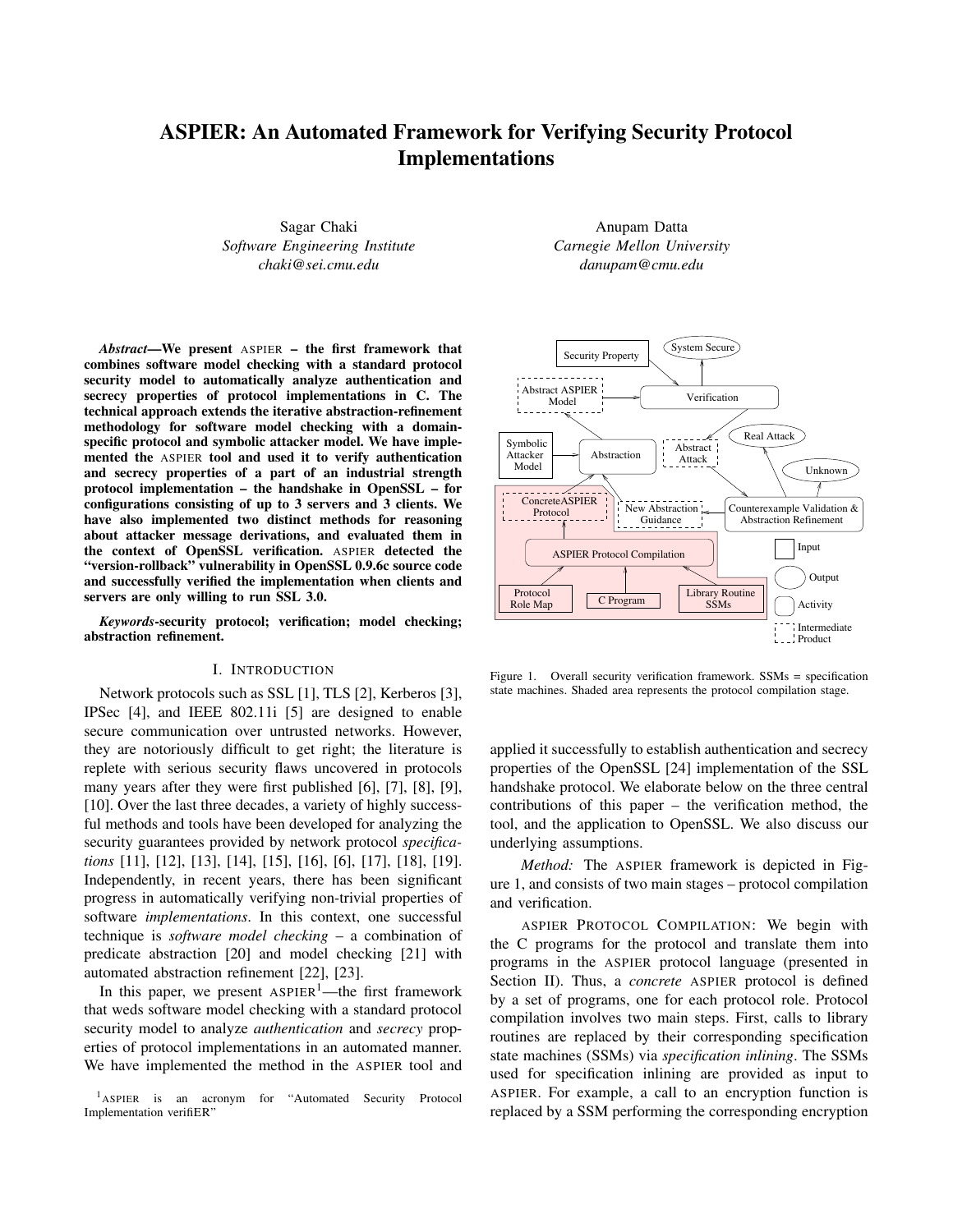action in the ASPIER programming language. Second, a control flow graph (CFG) is extracted by an automated syntactic analysis of each C program. The edges of the CFG are labeled by appropriate statements from the ASPIER programming language.

The design of the ASPIER protocol language is a key contribution of this paper, and is driven by the observation that protocol implementations involve two kinds of operations – numeric and cryptographic. The ASPIER language is designed carefully to separate these two aspects while allowing interaction between these two kinds of operations. Specifically, there are two disjoint sets of variables: message variables and numeric variables. Cryptographic actions – such as generating new random numbers, sending and receiving messages, pattern matching, decryption and signature verification – operate on terms (including message variables) of a free term algebra, as in security protocol specifications. Numeric operations – including assignments to numeric variables, and conditionals where the value of a numeric expression determines which branch is taken – are just like in C.

Since numeric and cryptographic statements appear as labels on CFG edges, we are able to model interaction between them. This interaction is crucial for representing realistic protocols (e.g., OpenSSL), where different program statements involving numeric operations are executed by an agent based on the value (e.g., version number received) of a message variable. However, direct assignments of numeric expressions to message variables, and message terms to numeric variables, are disallowed. We believe that this is a reasonable restriction since messages are constructed by calls to library routines for encryption, signature generation etc. Technically, this choice ensures that the term algebra abstraction for messages is preserved; the capabilities of the symbolic attacker can then be defined in terms of derivability of terms in the algebra. Without this restriction, a realistic attacker is able to operate arbitrarily on numbers (bits), and formal analysis becomes intractable. This design choice thus reflects tradeoffs among expressivity of the language, and tractability of ASPIER. The separation is also explicit in the operational semantics of the ASPIER programming language, where cryptographic state is maintained using a *context* and the *attacker knowledge*, while numeric state is captured by a *store* (see Section II-C and Figure 6 for details).

VERIFICATION: Once the C programs are translated into a concrete ASPIER protocol, we verify that they satisfy the desired security properties. However, this cannot be achieved via direct reachability analysis since the concrete protocol is an infinite state system. We therefore use a combination of predicate abstraction [20] with counterexample guided abstraction refinement (CEGAR) [22]. Predicate abstraction represents an infinite set of memory configurations with a valuation to a set of predicates involving program variables (e.g.,  $x > 0$ ), and yields a finite abstract model of the concrete protocol. CEGAR refines the abstract model iteratively to a level of detail needed for proving the security property, following the steps below:

**1. Abstraction:** This step automatically extracts an *abstract* ASPIER model M of the concrete protocol via AS-PIER's predicate abstraction. The main challenge that we address involved developing a uniform *finite* model that combines predicate abstraction for C-style code, protocol actions, and a *symbolic attacker* model [25], [26]. Technically, this involves abstracting the numeric state via predicates over the store variables, retaining the concrete cryptographic state, and handling unbounded depth attacker computations via automated deduction techniques (cf. [27], [28]). The abstraction yields a finite model because: (i) numeric unboundedness is handled via predicate abstraction, and (ii) cryptographic unboundedness is handled by the term abstraction, and the requirement that only bounded messages are exchanged over the network. Our main technical result (Theorem 1) is that this abstraction is sound. Specifically, for a security property  $\varphi$ , if M satisfies  $\varphi$ , then the concrete system also satisfies  $\varphi$ . Section III explains this step in detail.

**2. Verification:** Our verification approach combines model checking with theorem proving. We use reachability analysis to verify that  $M \models \varphi$ . ASPIER's verification covers all possible *connection topologies*, i.e., functions mapping each client session  $C$  to the server with which  $C$  initiates a connection. To improve scalability, ASPIER verifies each possible connection topology separately, thereby trading off time for space. In addition, we use symmetry reduction to reduce the number of connection topologies to be verified, without losing coverage. Section V has more details on these optimizations. If verification succeeds, since  $M$  is a sound abstraction, we exit with "System Secure". Otherwise, we obtain a counterexample CE and proceed to Step 3.

**3. Counterexample Validation:** We check whether CE is a real counterexample, i.e., it concretizes to a real attack. This step yields one of three possible results. First, if we determine that CE is a real counterexample, we exit with "Real Attack" and a concretization of CE. Second, if we find that  $CE$  does not concretize to any real attack, i.e.,  $CE$ is spurious, we proceed to Step 4. Finally, if we are unable to determine whether CE concretizes to a real attack or not (this is possible since the counterexample validation problem is undecidable), we exit with "Unknown". ASPIER's counterexample validation requires an extension to the standard CEGAR approach to account for protocol actions in addition to standard program statements. The technical difference shows up in the definition of weakest preconditions, where protocol actions are treated like NOPs. This is because protocol actions do not directly affect the values of numeric variables in our model. Section IV explains this step in detail.

**4. Refinement:** We use the spurious CE to update the abstraction information and repeat from Step 1. The main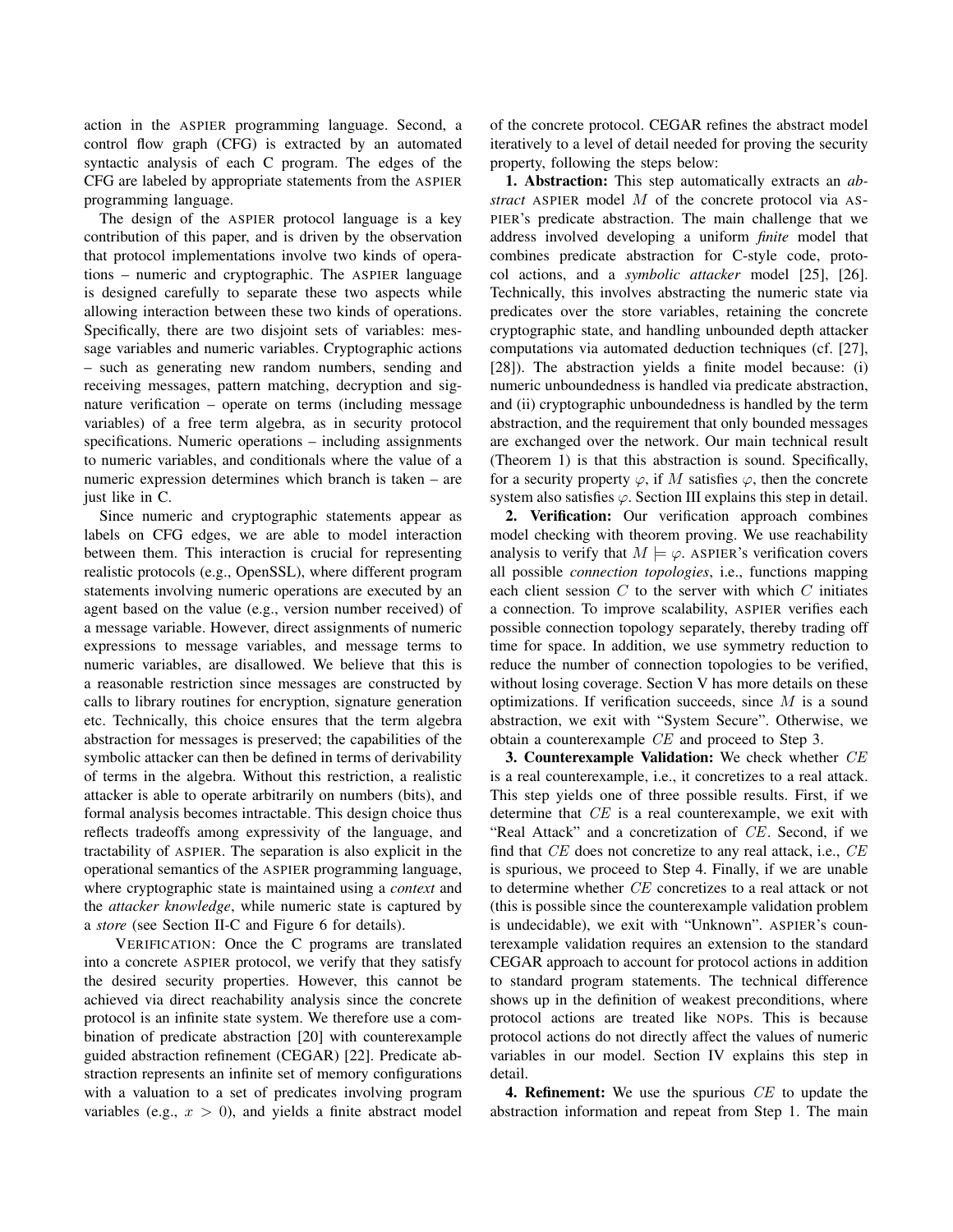property ensured by the refinement process is that CE does not arise as a counterexample in the refined model. This step is standard from previous work. Section IV explains this step in detail.

*Tool:* We implemented the ASPIER framework by extending the COPPER tool [29]. Specifically, we augmented each stage of COPPER's CEGAR engine to support ASPIER's concrete and abstract model. We also implemented two mechanisms for handling unbounded attacker computations via automated deduction techniques. The ASPIER implementation is presented in Section V.

*Application:* We used ASPIER to establish authentication and secrecy properties of the *OpenSSL* [24] implementation of the SSL handshake protocol. When clients and servers implement only SSL 3.0, ASPIER verifies authentication and secrecy properties of OpenSSL for configurations comprising of up to 3 servers and 3 clients. When clients and servers implement both SSL 2.0 and SSL 3.0 and negotiate the version during handshake, ASPIER detects the "version rollback" attack whereby an intruder can force a server and a client to use SSL 2.0 even when both intend to use SSL 3.0. To our knowledge, our results are the first of its kind concerning OpenSSL. We observe that CEGAR works well for this application because predicate abstraction over OpenSSL's branch conditions exposes a sufficiently precise control flow skeleton. Further details about our OpenSSL case study are presented in Section VI.

*Assumptions and Limitations:* The current ASPIER implementation treats floating point data as integers, and bitwise operations as uninterpreted functions. Pointers are also not treated soundly. These limitations arise from COPPER, the underlying model checker. Some of them (e.g., treatment of pointers) are addressable by porting ASPIER to a different model checking engine (e.g., SLAM [23] or BLAST). Others, such as the proper treatment of floating points during software analysis, are open problems. We note that in the context of our OpenSSL case study, these limitations were relevant only within the bodies of library routines replaced by SSMs. Thus, they were handled via our assumption that the SSMs used as input to ASPIER are sound abstractions of their corresponding library routines.

We also assume that the control flow graph accurately represents the possible executions of the program. We believe that this assumption is dischargable via orthogonal techniques (for example, Control Flow Integrity [30]). Detecting low-level security issues, such as buffer overflows, also require other program analysis methods [31]. Inspite of these restrictions, we found ASPIER to be useful in reasoning about an industrial strength protocol implementation.

*Running Example:* We use ASPIER to verify authentication and secrecy properties of the OpenSSL 0.9.6c implementation of SSL 3.0 handshake. Figures 2(a) and 2(b) show *simplified* versions of the OpenSSL client and server code respectively. Figure 2(c) shows the CFG extracted from the client code. The client function implements the role of a protocol initiator with three parameters: (a)  $i$  – identity of thread executing client role, (b)  $r$  – identity server with which client wishes to communicate, and (c)  $v$ version of SSL client wishes to use. Similarly, the server function implements the role of a protocol responder with two parameters: (a)  $r$  – identity of the thread executing the server role, and (b)  $v$  – version of SSL server wishes to use.

A program running client (or server) essentially executes a finite state machine with four states. In each state, the program sends or receives an appropriate message via a library routine call. For example, s\_c\_hello sends a client hello message to the server, while r\_c\_hello receives a client\_hello message from a client. The sequence of messages sent and received corresponds to the SSL specification. We use the program in Figure 2 as a running example to illustrate our approach. Even though we use a simplified version of OpenSSL to illustrate our approach, our experiments were performed on benchmarks derived from actual OpenSSL source code.

## II. CONCRETE PROTOCOL MODEL AND PROPERTIES

In this section, we describe the syntax and semantics (i.e., concrete model) of the ASPIER protocol language. The language supports cryptographic operations, communication actions, assignments, conditionals, and loops. We also define authentication and secrecy in the concrete model.

# *A. Protocol Language Syntax*

We assume the following denumerable and mutually disjoint sets: (a)  $MConst, MVar$ : message constants and variables, (b)  $\mathbb{Z}, NVar$ : numeric (integer) constants and variables, (c) SId: session ids, (d) Name: principal names, (e) *Nonce*: nonces (globally unique numbers), and (f)  $K$ : symmetric keys.

**Messages.** Messages are defined by a free term algebra. The set Key of keys is defined in BNF format as follows:

$$
Key = K \mid \text{privkey}(Name) \mid \text{pubkey}(Name)
$$

The set Term of terms in our term algebra is defined as follows:

Term = 
$$
MConst
$$
 |  $MVar$  |  $SId$  |  $Nonce$  |  $Key$  |  $\{Term\}_{Key}$ 

 $| Sig(privkey(Name), Term) | Hash_K (Term) | (Term, Term)$ 

where  $\{t\}_k$  denotes the encryption and decryption of t with k,  $Sig(privkey(N), t)$  denotes N's signature over the message t, and  $Hash_k(t)$  denotes the keyed hash over message t using key k. For any key  $k \in Key$ , we use the notation  $k^{-1}$  to refer to its (unique) reverse key. Also,  $(t_1, t_2)$  denotes a pair of messages  $t_1$  and  $t_2$ . A message is a ground term (i.e., a term without any variables). The set of all messages is denoted by Msg. We assume that terms are implicitly typed to avoid confusion, e.g., between a signature and a nonce.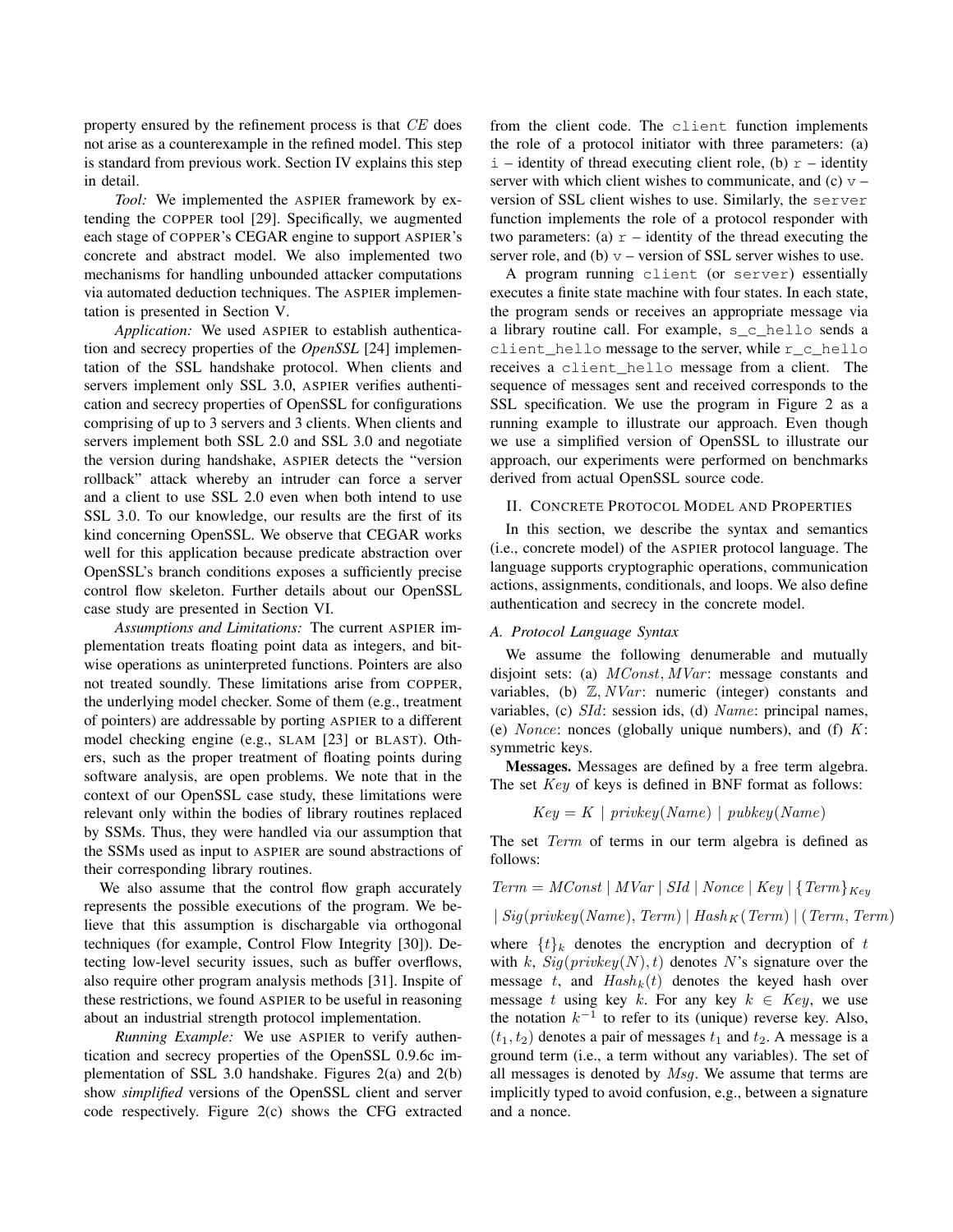

Figure 2. An implementation of a two-party signature-based challenge-response protocol: (a) client code; (b) server code; (c) client CFG.

**Actions.** Protocol actions include sending and receiving messages, generating nonces, creating messages, decryption, and pattern matching. The set Act of actions is defined as follows:

$$
Act = new\ MVar \mid send\ Term \mid recv\ Term
$$

$$
\mid\ MVar := Msg
$$

where: (a) new  $v$  denotes creating a fresh nonce and storing it in  $v$ , (b) send t denotes sending a message, (c) recv t denotes receiving a message and matching it to  $t$ , and (d)  $v := m$  denotes assigning m to v. Note that decryption and signature verification are implemented via pattern matching.

**Statements.** Let Expr be a set of expressions defined over  $\mathbb Z$  and  $NVar$  using the standard set of numeric (+, -, \* etc.), relational  $\langle \langle, \rangle, =$  etc.), and Boolean  $(\wedge, \vee, \neg$  etc.) operators. The set Stmt of statements is defined as follows:

$$
Stmt = Act | NVar := Expr | \text{assume } Expr
$$

**Context.** A *context* represents an assignment of messages to message variables. Formally, a context  $\nu : MVar \hookrightarrow Msg$ is a partial mapping from message variables to messages. The set of all contexts is denoted by C. We write  $\{v = m\}$ to denote the singleton context that maps  $v$  to  $m$ . For any contexts  $\nu_1$  and  $\nu_2$  with domains  $D_1$  and  $D_2$  respectively, we write  $\nu_1 \bowtie \nu_2$  to mean the context  $\nu$  such that the following hold:

$$
Dom(\nu) = D_1 \cup D_2 \bigwedge \forall v \in D_1 \setminus D_2 \cdot \nu(v) = \nu_1(v) \bigwedge
$$
  
 
$$
\forall v \in D_2 \cdot \nu(v) = \nu_2(v)
$$

For any context  $\nu$ , and any term t, we write  $\nu[t]$  to mean the message obtained by replacing each variable  $v$  in  $t$  with  $\nu(v)$ . If t contains a variable v such that  $v \notin Dom(v)$ , then  $\nu[t]$  is undefined (written as  $\nu[t] = \perp$ ).

**Protocol.** A *role* is a 4-tuple  $(S, I, P, T)$  where: (i) S is a finite set of control-flow-graph (CFG) nodes, (ii)  $I \in S$ is an initial CFG node, (iii)  $P \subseteq MVar$  is a set of input parameters, and (iv)  $T \subseteq S \times Stmt \times S$  is a transition relation where each transition is labeled with a statement. A *protocol* is a set of roles.

A *thread* is an instance of a role executed by a principal. Each thread is identified by a principal name and a unique thread id, and an assignment of values to the role parameters. Formally, a thread is a 5-tuple  $(Id, \nu, S, I, T)$ where: (i)  $Id = (n, N)$  is the thread identifier comprising of a session id  $\eta$  and a name N, (ii)  $\nu$  is a context, and (iii)  $(S, I, Dom(\nu), T)$  is the role instantiated by the thread.



Figure 3. SSMs for library routines called by client procedure from Fig. 2(a).

*Example 1:* Recall that our running example protocol consists of two roles: client and server. Figure 3 shows the SSMs for some of the library routines called by client. The control flow graph (CFG) of the client role is derived via *specification inlining* from the client CFG shown in Figure 2(c). Figure 4 shows a fragment of the resulting client role CFG. Each client role CFG node shares its shape and name with its corresponding SSM state.

Figure 4 uses the following convention: (i)  $[e] \equiv$ assume e; (ii)  $t! \equiv$  send t; (iii)  $\#n \equiv$  message constant *n*; (iv)  $\{t\}t' \equiv \{t\}_{t'}$ ; (v)  $(t_1, ..., t_n)$  $\equiv$   $(t_1, \ldots, (t_{n-1}, t_n) \ldots);$  (vi) S is the server's name; (vii)  $C$  is the client's name; (viii)  $CA$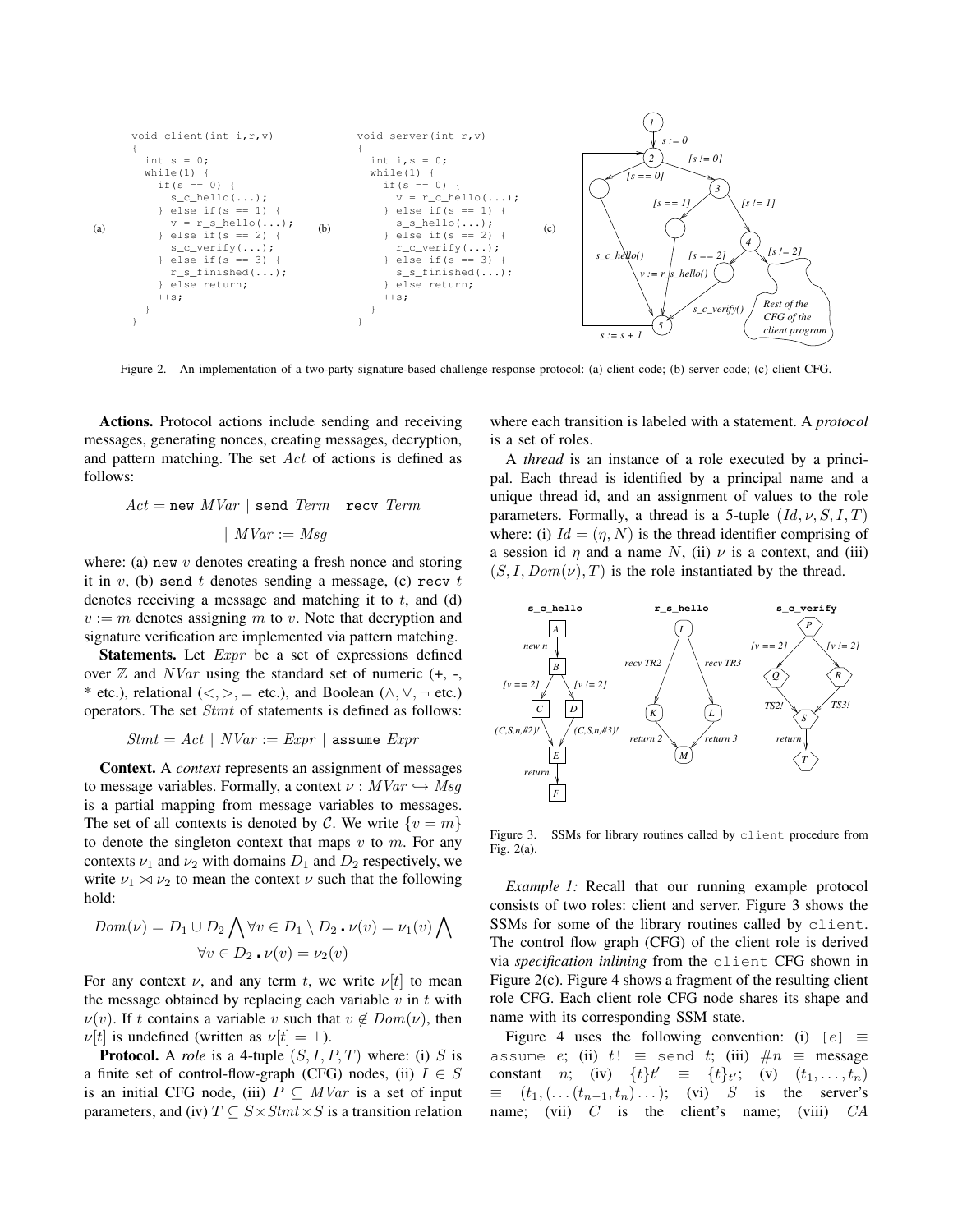is the certifying authority's name; (ix)  $n, n'$ are nonces; (x) Sec is the client's secret; (xi)  $TR2 \equiv$  $(S, C, n', #2, Sig(privkey(CA), (S, pubkey(S))))$ ; (xii)  $TR3 \equiv (S, C, n', #3, Sig(privkey(CA), (S, pubkey(S))));$ (xiii)  $TS2 \equiv (C, S, Sig(privkey(CA), (C, pubkey(C))),$  $Sig(privkey(C), HS_2), \{Sec\}_{pubkey(S)}, Hash_{Sec}(HS_2))$ where  $HS_2 \equiv$  all previous messages sent and received by the client **excluding** the version number; (xiv)  $TS3 \equiv (C, S, Sig(privkey(CA), (C, pubkey(C))),$  $Sig(privkey(C), HS_3), \{Sec\}_{pubkey(S)}, Hash_{Sec}(HS_3))$ where  $HS_3 \equiv$  all previous messages sent and received by the client **including** the version number.

Note the interaction between messages and numeric data in the client. First, the constant  $(#2 \text{ or }#3)$  in the message sent by s\_c\_hello depends on the value of the numeric variable v denoting the version of SSL that the client wishes to use. Next the value  $(2 \text{ or } 3)$  of  $\nu$  is set depending on the constant (#2 or #3) in the message received by r\_s\_hello. Finally, the contents of the message sent by s\_c\_verify depends on the new value of v. The key difference between SSL 2.0 and 3.0 in terms of the message sent by  $s$  c verify is that former does not include the version numbers in encrypted form, while the latter does. This leads to the "version-rollback" attack in SSL 2.0, as we discuss later in Section VI.

The input parameters  $\pm$  and  $\pm$  are instantiated with names C and S of the client and the server respectively. The name C appears as part of the thread identifier as well. In summary the thread is  $(Id, \nu, S, I, T)$  where: (i)  $Id = (\eta, C)$ , (ii)  $\nu =$  $\{i = \mathbb{C}, r = \mathbb{S}\},$  (iii)  $S = \{1, 2, \dots\},$  (iv)  $I = 1$ , and (v) T is as shown in Figure 4.

#### *B. Protocol Language Semantics: Preliminaries*

In this section, we present some basic concepts used for describing the semantics of a protocol. We begin with standard concepts from protocol specification analysis: *attacker capabilities* and *knowledge*, and a *context* that describes the values of various message variables in the different role instances as they execute. The execution of the protocol actions updates the context and the attacker knowledge as described formally by the transition rules in Figure 6.

We then augment the formalism with a *store* which keeps track of the mapping of numeric variables to constants. The store is updated by assignment actions (see the last rule in Figure 6); values of numeric variables read from the store affects the control flow of the program via the conditionals that appear in the CFG (as illustrated in Figure  $2(c)$ ).

**Attacker Model.** We use the standard symbolic (Dolev-Yao) attacker model [26], [25]. The attacker capabilities are represented via the inference rules shown in Figure 5, where  $\Gamma \vdash m$  means that the attacker can compute message m from the set  $\Gamma$  of messages. In addition, the attacker can generate nonces and message constants. The attacker has complete control over the network: it can intercept every

$$
\Gamma \vdash m \land \Gamma \vdash k \implies \Gamma \vdash \{m\}_k
$$

$$
\Gamma \vdash \{m\}_k \land \Gamma \vdash k^{-1} \implies \Gamma \vdash m
$$

$$
\Gamma \vdash m \land \Gamma \vdash k' \implies \Gamma \vdash Sig(k', m)
$$

$$
\Gamma \vdash m \land \Gamma \vdash k \implies \Gamma \vdash Hash_k(m)
$$

$$
\Gamma \vdash m_1 \land \Gamma \vdash m_2 \implies \Gamma \vdash (m_1, m_2)
$$

$$
\Gamma \vdash (m_1, m_2) \implies \Gamma \vdash m_1 \land \Gamma \vdash m_2
$$

Figure 5. Attacker message derivation rules;  $k' = \text{privkey}(N)$  for name N.

message sent on the network and send messages that it can construct (using the above inference rules) to honest parties. Finally, the attacker has an identity on the network, i.e. a name and corresponding private and public keys. We use Γ (with decorations) to denote the attacker's knowledge.

**Context and Protocol Actions.** Recall that a context maps message variables (that appear in role instances) to messages. Protocol actions such as sending and receiving messages updates the context and the attacker knowledge as depicted in Figure 5. The semantics of most protocol actions is standard. However, pattern matching during a message receive (which is used to model operations such as projection, decryption and signature verification) uses a function *match*. Specifically, *match* :  $Msg \times Term \hookrightarrow \mathcal{C}$ takes a message m and a term t and returns a context  $\nu$  such that  $m = \nu[t]$  and the domain of  $\nu$  is equal to the set of variables in t. If no such context exists, then  $match(m, t)$ is undefined and is denoted by  $\perp$ .

In subsequent sections, we present the concrete and abstract semantics of ASPIER protocols. However, we note here that, since we combine message receives with pattern matches, the non-determinism due to a message receive in both the concrete and abstract semantics of ASPIER protocols is always finite. This holds even when the attacker is able to construct an infinite number of possible messages. The finite non-determinism property is crucial to ensure that the abstract model of any ASPIER protocol is finite-state, which in turn is necessary for model checking.

**Store.** A store represents an assignment to numeric variables. Formally, a store  $\sigma$  :  $NVar \rightarrow \mathbb{Z}$  is a mapping from numeric variables to constants. The set of all stores is denoted by S. For any store  $\sigma$ , and any expression  $e$ , we write  $\sigma[e]$  to mean the integer obtained by replacing each variable v in e with  $\sigma(v)$  and then performing standard arithmetic operations. For any  $\sigma \in \mathcal{S}$ ,  $v \in NVar$  and  $c \in \mathbb{Z}$ ,  $\sigma \bowtie \{v = c\}$  is the store  $\sigma'$  such that:

$$
\forall v' \in NVar_\bullet(v'=v \wedge \sigma'(v')=c) \vee (v'\neq v \wedge \sigma'(v')=\sigma(v'))
$$

**Environment.** An *environment* for a thread  $T$  is a triple  $(\sigma, \nu, \Gamma)^T$  such that  $\sigma \in S$ ,  $\nu \in C$  and  $\Gamma \subseteq Msg$ . The set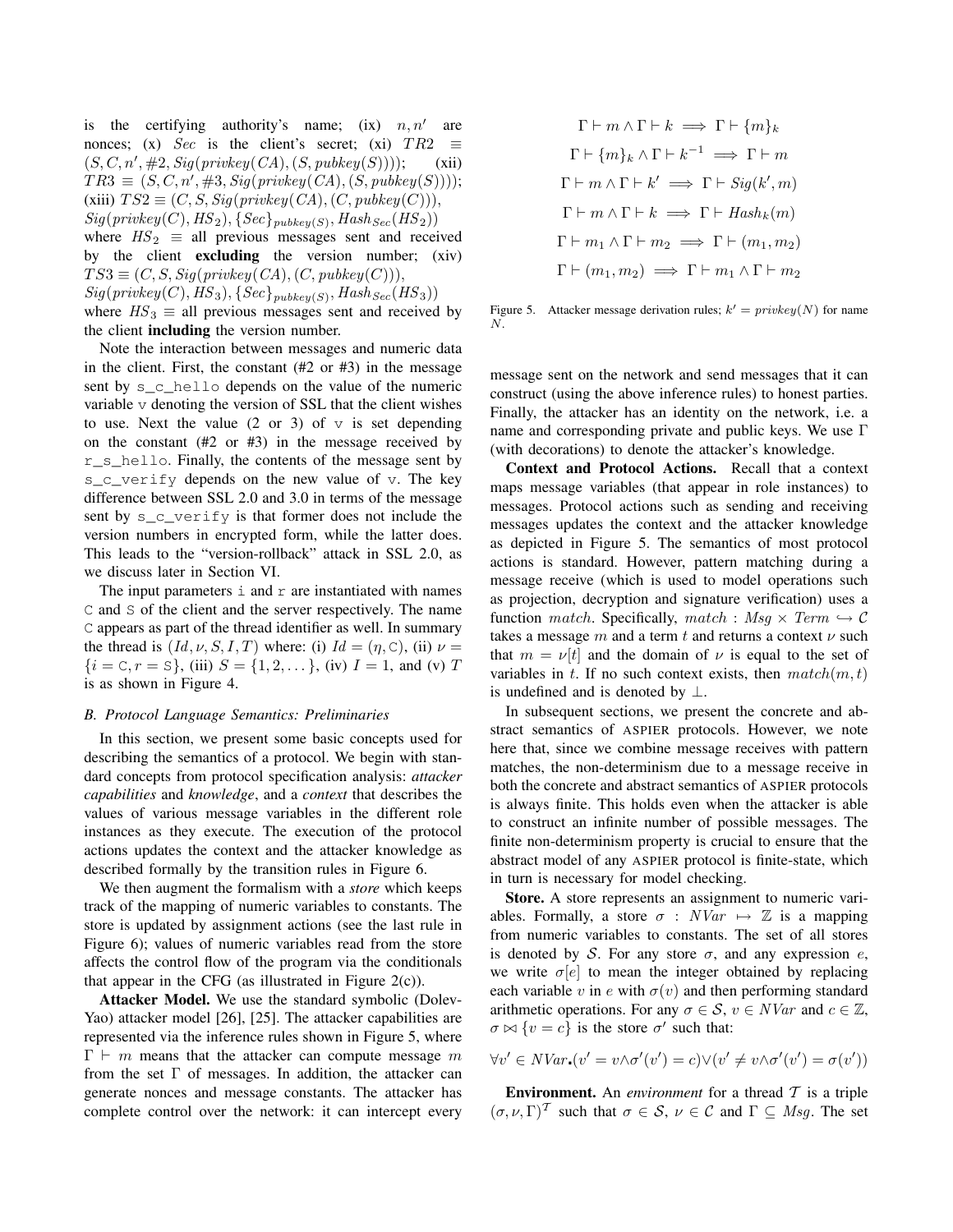

Figure 4. Client role derived via specification inlining using CFG in Fig. 2(c), and library routine SSMs from Figure 3. Shaded parts are derived from SSMs.

$$
\mathcal{R}_{\text{new}}^{Msg} = \{ (\nu, \Gamma, \nu', \Gamma') \mid \nu' = \nu \bowtie \{ v = n \} \land \Gamma' = \Gamma \} \text{ where } n \text{ is a fresh nonce}
$$
\n
$$
\mathcal{R}_{\text{send}}^{Msg} = \{ (\nu, \Gamma, \nu', \Gamma') \mid (\nu[t] \neq \bot) \land (\nu' = \nu) \land (\Gamma' = \Gamma \cup \{ \nu[t] \}) \}
$$
\n
$$
\mathcal{R}_{\text{recv}}^{Msg} = \{ (\nu, \Gamma, \nu', \Gamma') \mid \nu' = \nu \bowtie \text{match}(m, t) \land \Gamma \vdash m \land \Gamma' = \Gamma \}
$$
\n
$$
\mathcal{R}_{v := m}^{Msg} = \{ (\nu, \Gamma, \nu', \Gamma') \mid \nu' = \nu \bowtie \{ v = m \} \land \Gamma' = \Gamma \}
$$
\n
$$
\mathcal{R}_{v := e}^{S} = \{ (\sigma, \sigma') \mid \sigma' = \sigma \bowtie \{ v = \sigma[e] \} \}
$$
\n
$$
\mathcal{R}_{\text{assume}}^{S} = \{ (\sigma, \sigma) \mid \sigma[e] \neq 0 \}
$$

Figure 6. Transformer rules for statements.

 $S \times C \times 2^{Msg}$  of all environments is denoted by  $\mathcal{E}$ . For any environment  $E = (\sigma, \nu, \Gamma)^T$ , we write  $E_{\sigma}$ ,  $E_{\nu}$  and  $E<sub>Γ</sub>$  to mean  $\sigma$ ,  $\nu$  and Γ respectively. Environments model concrete information available to the thread and the attacker during the thread's execution. Specifically, an environment  $(\sigma, \nu, \Gamma)^T$  means that the thread T's numeric and messages variable binding is  $\sigma$  and  $\nu$  respectively, while  $\Gamma$  is the set of all messages sent out on the network (and thus available to the attacker). We omit the superscript when the thread  $T$ is clear from the context.

**Environment Transformer.** We view a statement as an environment transformer. Action statements only transform the  $\nu$  and  $\Gamma$  components of an environment, while non-action statements transform only the  $\sigma$  component of an environment. Thus, we first present these transformers separately.

- 1) For any action statement  $St$ , the transformer relation  $\mathcal{R}_{St}^{Msg} \subseteq \mathcal{C} \times 2^{Msg} \times \mathcal{C} \times 2^{Msg}$  is shown in Figure 6. For any non-action statement  $St$ ,  $\mathcal{R}_{St}^{Msg}$  is the identity relation.
- 2) For any non-action statement  $St$ , the transformer relation  $\mathcal{R}^{\mathcal{S}}_{St} \subseteq \mathcal{S} \times \mathcal{S}$  is shown in Figure 6. For any action statement  $St$ ,  $\mathcal{R}_{St}^{\mathcal{S}}$  is the identity relation.
- 3) Finally, for any statement  $St$ , the concrete transformer

relation  $\mathcal{R}_{St} \subseteq \mathcal{E} \times \mathcal{E}$  is defined as follows:

$$
\mathcal{R}_{St} = \{ ((\sigma, \nu, \Gamma), (\sigma', \nu', \Gamma')) \mid (\sigma, \sigma') \in \mathcal{R}_{St}^{S_t} \land (\nu, \Gamma, \nu', \Gamma') \in \mathcal{R}_{St}^{Msg} \}
$$

# *C. Protocol Language Concrete Semantics*

We defined protocols and threads in Section II-A. We now define how a finite number of threads execute concurrently. This is meant to capture the scenario where, for example, 3 client and 2 server threads of SSL are running concurrently. The formal definition is presented using Labeled Transition Systems (LTSs). Note that this model is similar to those used for protocol analysis. The presentation of the model is different because we want to align it with models used for software model checking. We begin by defining LTSs.

**Labeled Transition System (LTS).** An LTS is a 4-tuple  $M = (\mathbb{S}, \mathbb{I}, \Sigma, \mathbb{T})$  such that: (i)  $\mathbb{S}$  is a set of states, (ii)  $\mathbb{I} \subseteq \mathbb{S}$ is the set of initial states, (iii)  $\Sigma$  is an alphabet of events, and (iv)  $\mathbb{T} \subseteq \mathbb{S} \times \Sigma \times \mathbb{S}$  is the transition relation.

**Concrete Thread Model.** Let  $T = (Id, \nu, S, I, T)$  be a thread. Let us write  $E_I$  to mean  $S \times \{\nu\} \times \{\Gamma_0\}$  where  $\Gamma_0 \subseteq Msg$  denotes the attacker's initial knowledge. Then the concrete model of T is the LTS  $M(T) = (\mathbb{S}, \mathbb{I}, \Sigma, \mathbb{T})$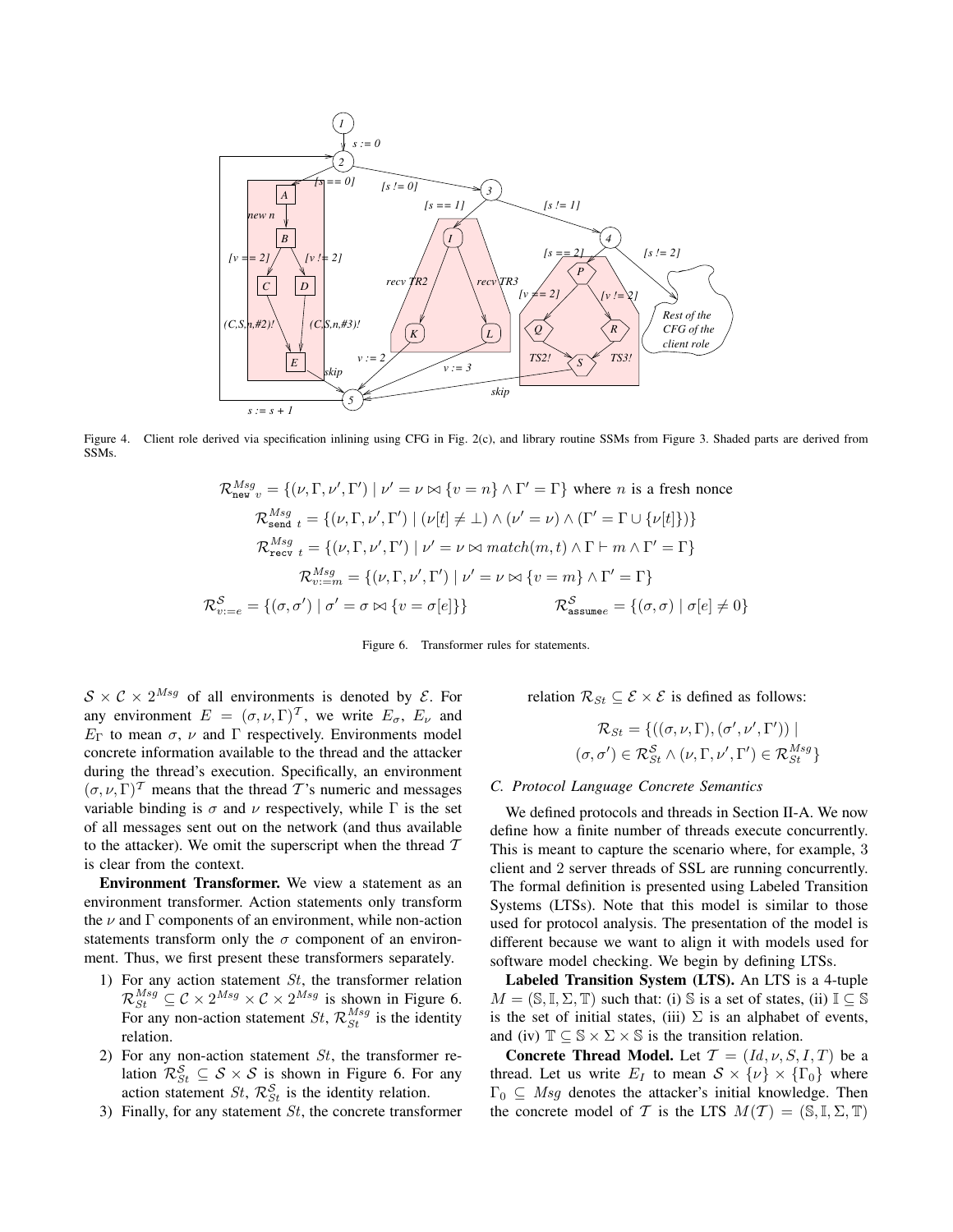such that (i)  $\mathbb{S} = S \times \mathcal{E}$ , (ii)  $\mathbb{I} = \{I\} \times E_I$ , (iii)  $\Sigma =$  $(Stmt \times \{Id\}) \cup \{m\# \mid m \in Msg\}$ , and:

$$
\mathbb{T} = \{ ((s, E), (St, Id), (s', E')) \mid (s, St, s') \in T \land (E, E') \in
$$
  

$$
\mathcal{R}_{St} \} \bigcup \{ ((s, E), m\#, (s, E)) \mid s \in S \land E \in \mathcal{E} \land E_{\Gamma} \vdash m \}
$$

The different components of the LTS can be understood as follows: (i) states are represented by the states of the CFG together with an environment that maps variables (message and numeric) to values and keeps track of the attacker knowledge; (ii) the initial states are obtained by combining the initial state of the CFG with an initial environment; (iii) the alphabet of events consists of protocol statements along with the identifier of the thread that executed the statement; (iv) a transition  $((s, E), (St, Id), (s', E'))$  exists in the LTS if the edge between  $s$  and  $s'$  on the CFG is labeled by the statement  $St$ ; as a consequence, the environment  $\overline{E}$  is updated to  $E'$  following the environment transformer relation. The event  $m#$  indicates that the attacker derived  $m$  and sent it out, i.e. the secrecy of  $m$  has been violated. This is a special transition used to specify secrecy.

**Concrete Thread Composition.** We assume that threads execute asynchronously and have disjoint sets of variables. We now present the concrete model of the composition of two threads (our model generalizes naturally to an arbitrary but finite number of threads). Let  $T_1 = (Id_1, \nu_1, S_1, I_1, T_1)$ and  $T_2 = (Id_2, \nu_2, S_2, I_2, T_2)$  be two threads and let  $M(\mathcal{T}_1) = (\mathbb{S}_1, \mathbb{I}_1, \Sigma_1, \mathbb{T}_1)$  and  $M(\mathcal{T}_2) = (\mathbb{S}_2, \mathbb{I}_2, \Sigma_2, \mathbb{T}_2)$ be their respective concrete models. Let  $E_I = S \times \{ \nu_1 \bowtie \}$  $\nu_2$   $\times$  { $\Gamma_0$ }. Then the composed model of the two threads  $M(\mathcal{T}_1, \mathcal{T}_2)$  is the LTS  $(\mathbb{S}, \mathbb{I}, \Sigma, \mathbb{T})$  such that: (i)  $\mathbb{S} = S_1 \times$  $S_2 \times \mathcal{E}$ , (ii)  $\mathbb{I} = \{I_1\} \times \{I_2\} \times E_I$ , (iii)  $\Sigma = \Sigma_1 \cup \Sigma_2$ , and:

$$
\mathbb{T} = \{ ((s_1, s_2, E), X, (s_1', s_2', E')) \}
$$

such that for  $i \in \{1, 2\}$ , the following holds: if  $X \in \Sigma_i$  then  $((s_i, E), X, (s'_i, E')) \in \mathbb{T}_i$ , otherwise  $(s_i = s'_i)$ .

# *D. Security Properties and Satisfaction*

For any sequence  $w$  and any set  $u$  of events, we write  $w \mid u$  to mean the subsequence of w obtained by eliding events not in u. For instance,  $\langle \alpha, \gamma, \beta, \beta, \gamma, \beta, \alpha \rangle \downharpoonleft \{ \alpha, \gamma \} =$  $\langle \alpha, \gamma, \gamma, \alpha \rangle$ . We deal with two types of security properties – authentication and secrecy. Let  $M = (\mathbb{S}, \mathbb{I}, \Sigma, \mathbb{T})$  be any concrete model.

**Authentication.** An authentication property  $\varphi$  ensures that certain events always happen in a specific order. It is specified by a finite sequence of events  $\langle \alpha_1, \ldots, \alpha_n \rangle$ . A counterexample to  $\varphi$  is a finite sequence  $\langle q_0, b_1, q_1, \ldots, b_k, q_k \rangle$  such that: (i)  $q_0 \in \mathbb{I}$ , (ii)  $\forall 1 \leq$  $i \leq k \cdot (q_{i-1}, b_i, q_i) \in \mathbb{T}$ , (iii)  $b_k = \alpha_n$ , and (iv)  $\langle b_1, \ldots, b_k \rangle \downarrow \{ \alpha_1, \ldots, \alpha_n \} \neq \langle \alpha_1, \ldots, \alpha_n \rangle.$ 

For example, a possible authentication property is specified by the event sequence  $\langle (\alpha_1,Id_1),(\alpha_2,Id_2),(\alpha_3,Id_1),(\alpha_4,Id_2) \rangle$  where  $Id_1$ 

is the thread identifier of the client role,  $Id_2$  is the thread identifier of the server role, and  $\langle \alpha_1, \alpha_2, \alpha_3, \alpha_4 \rangle$  is the sequence of messages exchanged between a client and server during a correct run of the SSL handshake.

**Secrecy.** A secrecy property  $\varphi$  ensures the inability of the attacker to compute a specific message m. A counterexample to  $\varphi$  is a finite sequence  $q_0, b_1, q_1, \ldots, b_k, q_k$  such that: (i)  $q_0 \in \mathbb{I}$ , (ii)  $\forall 1 \le i \le k$ .  $(q_{i-1}, b_i, q_i) \in \mathbb{T}$ , and (iii)  $b_k = m \#$ . For OpenSSL, m is the secret generated by the client role.

**Property Satisfaction.** The composition of threads  $\mathcal{T}_1, \ldots, \mathcal{T}_n$  satisfies a property  $\varphi$  iff  $M(\mathcal{T}_1, \ldots, \mathcal{T}_n)$  satisfies ϕ. Let Q be a protocol with n roles. A *configuration* Conf of Q is a function from  $\{1, \ldots, n\}$  to natural numbers. Intuitively,  $Conf(i)$  is the number of threads instantiating the *i*<sup>th</sup> role of Q. Then Q satisfies a property  $\varphi$  under Conf iff every composition (obtained by instantiating the input parameters) of  $\sum_i Conf(i)$  threads (with the first  $Conf(1)$ threads instantiating the first role, the next  $Conf(2)$  threads instantiating the second role, and so on) satisfies  $\varphi$ .

#### III. ABSTRACT PROTOCOL MODEL AND SOUNDNESS

Even though authentication and secrecy are reachability properties, they cannot be verified via direct reachability analysis of the concrete protocol since, in general, the concrete model has an infinite set of states. To overcome this problem, ASPIER performs reachability analysis on an *abstract protocol model*. In this section, we describe how the abstract model is extracted automatically from the concrete protocol using *predicate abstraction*. In the abstract model, sets of stores are represented in terms of predicates that they satisfy (e.g.  $x > 0$ ). This enables us to represent an infinite set of concrete states (i.e., stores) using a finite set of abstract states (i.e., predicates). The main result of this section is a *soundness theorem* (Theorem 1), which states that if a security property holds in the abstract protocol model, then it also holds in the concrete (real) protocol model<sup>2</sup>.

#### *A. Abstract Protocol Model*

We begin with the concepts behind predicate abstraction. **Predicate.** A predicate is an expression. Let  $P$  be a set of predicates. A valuation V of  $P$  is a function from  $P$  to  $\{TRUE, FALSE\}$ . The set of all valuations of  $P$  is denoted by  $V_{\mathcal{P}}$ . Given a store  $\sigma$ , we write  $V_{\mathcal{P}}(\sigma)$  to mean the unique valuation of  $P$  defined as follows:

$$
\forall p \in \mathcal{P} \cdot (V_{\mathcal{P}}(\sigma)(p) = \text{TRUE} \iff \sigma[p] \neq 0)
$$

Note that we use C-style semantics to convert between expressions and Boolean formulas, i.e., something is TRUE iff it is non-zero.

 $2$ Note, however, that the failure of a property in the abstract model does *not* imply its failure in the concrete model. ASPIER's behavior in such situations is the topic of the next section.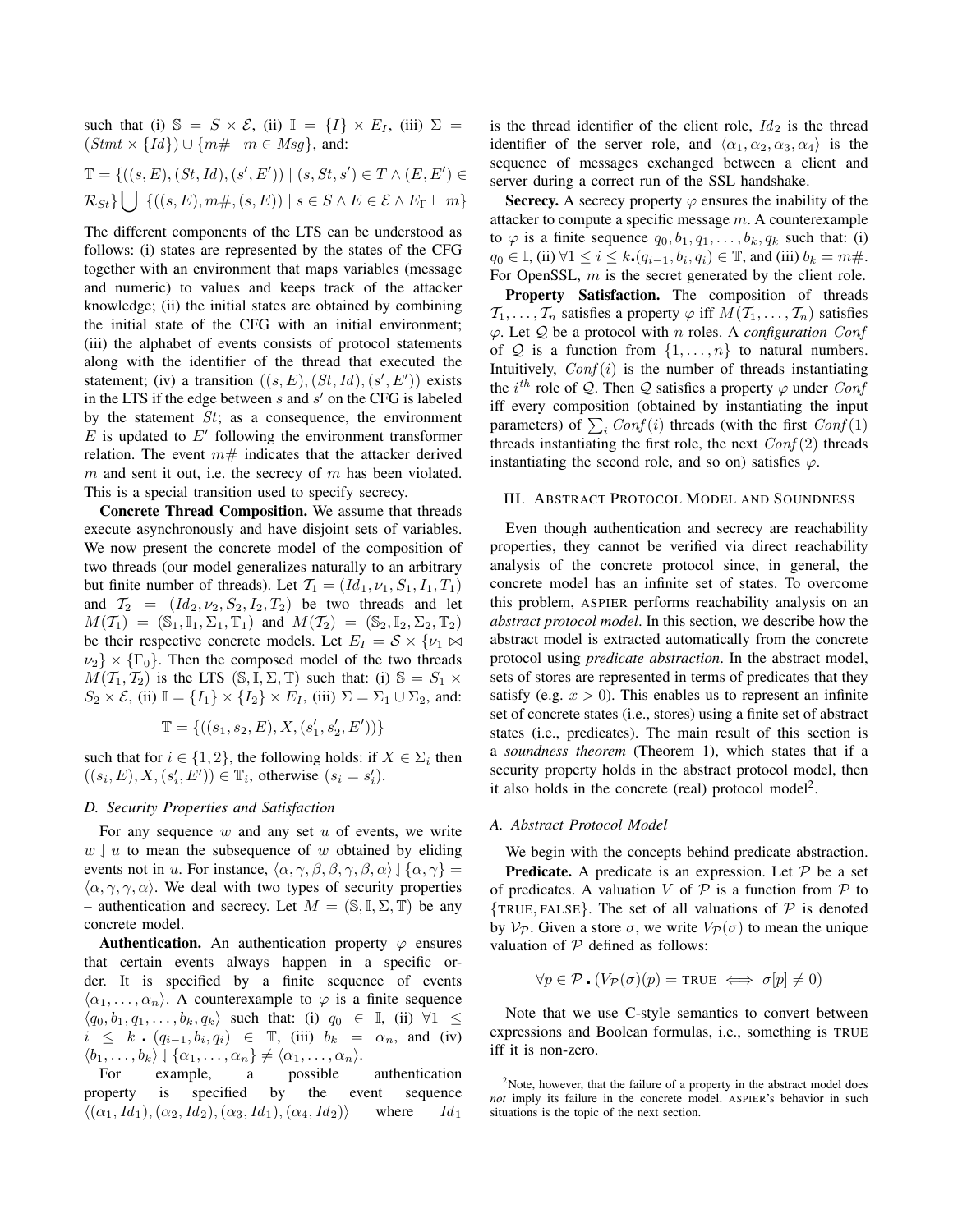**Concretization.** The concretization of  $V$ , denoted by  $\gamma(V)$ , is the expression defined as follows:

$$
\gamma(V) = \bigwedge_{p \in \mathcal{P}} \gamma^V(p)
$$

where  $V(p) \implies \gamma^V(p) = p$  and  $\neg V(p) \implies \gamma^V(p) =$  $\neg p$ .

**Weakest Precondition.** The weakest precondition of an expression  $e$  with respect to a statement  $St$ , denoted by  $W\mathcal{P}\lbrace e \rbrace [St]$  is defined as follows: (a)  $W\mathcal{P}\lbrace e \rbrace [v := e']$  is obtained by replacing every occurrence of  $v$  in  $e$  with  $e'$ , (b)  $W\mathcal{P}\{e\}$ [assume  $e'$ ] =  $e \wedge e'$ , and (c)  $W\mathcal{P}\{e\}$ [Act] =  $e$ .

**Abstract Transformer.** In predicate abstraction [20], every statement is viewed as a predicate valuation transformer. Specifically, for any statement  $St$  and predicate set  $P$ , the transformer relation  $\mathcal{R}_{St,\mathcal{P}}^{\mathcal{V}} \subseteq \mathcal{V}_{\mathcal{P}} \times \mathcal{V}_{\mathcal{P}}$  is defined as follows:

 $\mathcal{R}_{St,\mathcal{P}}^{\mathcal{V}} = \{(V, V') \mid \gamma(V) \wedge \mathcal{WP}\{\gamma(V')\}[St]$  is satisfiable}

Intuitively,  $V$  is related to  $V'$  by the abstract transformer  $\mathcal{R}_{St,\mathcal{P}}^{\mathcal{V}}$  if there are stores  $\sigma$  and  $\sigma'$  such that  $V = V(\sigma)$ ,  $V' = V(\sigma')$ , and there is a concrete transition from  $\sigma$ to  $\sigma'$ . We use an automated theorem prover to check for the satisfiability of  $\gamma(V) \wedge \mathcal{WP}\{\gamma(V^{\prime})\}[St]$ . If the theorem prover does not return a definite answer, we assume that  $\gamma(V) \wedge \mathcal{WP}\{\gamma(V')\}[St]$  is satisfiable to preserve the soundness of our abstraction. The following fact, which we state without proof, describes the precise correspondence between store transformers and predicate valuation transformers. It is used later on (see Lemma 1) to prove a similar correspondence between concrete and abstract environment transformers.

*Fact 1:* For any set of predicates  $P$  and any statement  $St$ :

$$
\forall \sigma, \sigma' \in \mathcal{S} \cdot (\sigma, \sigma') \in \mathcal{R}_{St}^{\mathcal{S}} \implies (V_{\mathcal{P}}(\sigma), V_{\mathcal{P}}(\sigma')) \in \mathcal{R}_{St, \mathcal{P}}^{\mathcal{V}}
$$

**Abstract Environment.** An abstract environment corresponds to an environment where all numerical data is represented as predicate valuations. Let  $P$  be a set of predicates. Then the set of all abstract environments over  $P$ , denoted by  $\widehat{\mathcal{E}_{\mathcal{P}}}$ , is  $\mathcal{V}_{\mathcal{P}} \times \mathcal{C} \times 2^{Msg}$ . For any environment  $E = (\sigma, \nu, \Gamma)$ we write  $\widehat{E}$  to mean the corresponding abstract environment  $(V_P(\sigma), \nu, \Gamma)$ . The predicate valuation transformer  $\mathcal{R}_{St, \mathcal{P}}^{\mathcal{V}}$ described above naturally induces an abstract environment transformer  $\mathcal{R}_{St,\mathcal{P}} \subseteq \widehat{\mathcal{E}_{\mathcal{P}}} \times \widehat{\mathcal{E}_{\mathcal{P}}}$  as follows:

$$
\mathcal{R}_{St,\mathcal{P}} = \{ ((V,\nu,\Gamma),(V',\nu',\Gamma')) \mid (V,V') \in \mathcal{R}_{St,\mathcal{P}}^{\mathcal{V}} \land (\nu,\Gamma,\nu',\Gamma') \in \mathcal{R}_{St}^{Msg} \}
$$

Note that  $\mathcal{R}_{St,\mathcal{P}}$  is computable since both  $\mathcal{R}_{St,\mathcal{P}}^{\mathcal{V}}$  and  $\mathcal{R}_{St}^{Msg}$ are computable. The following lemma describes the precise correspondence between concrete and abstract environment transformers. It is used subsequently (see Lemma 2 and Theorem 1) to prove the critical soundness result about our abstraction.

*Lemma 1:* For any set of predicates  $P$  and any statement St:

$$
\forall E, E' \in \mathcal{E} \cdot (E, E') \in \mathcal{R}_{St} \implies (\widehat{E}, \widehat{E'}) \in \mathcal{R}_{St, \mathcal{P}}
$$

*Proof:* Let  $E = (\sigma, \nu, \Gamma)$  and  $E' = (\sigma', \nu', \Gamma')$ such that  $(E, E') \in \mathcal{R}_{St}$ . From the definition of  $\mathcal{R}_{St}$ we know that  $(\sigma, \sigma') \in \mathcal{R}_{St}^{\mathcal{S}}$  and  $(\nu, \Gamma, \nu', \Gamma') \in \mathcal{R}_{St}^{Msg}$ . Then, by Fact 1, we know that  $(V_{\mathcal{P}}(\sigma), V_{\mathcal{P}}(\sigma')) \in \mathcal{R}_{St, \mathcal{P}}^{\mathcal{V}}$ . Hence, from the definition of  $\mathcal{R}_{St,\mathcal{P}}$ , we know that  $((V_P(\sigma), \nu, \Gamma), (V_P(\sigma'), \nu', \Gamma')) \in \mathcal{R}_{St, \mathcal{P}}$ , which is what we want.

**Abstract Thread Model.** Let  $T = (Id, \nu, S, I, T)$  be a thread, and  $P$  be a set of predicates. Let us write  $E_I$  to mean  $\mathcal{V}_{\mathcal{P}} \times {\{\nu\}} \times {\{\Gamma_0\}}$  where  $\Gamma_0 \subseteq Msg$  is the attacker's initial knowledge. Then the model of  $T$  over  $P$  is the LTS  $M(\mathcal{T}, \mathcal{P}) = (\mathbb{S}, \mathbb{I}, \Sigma, \mathbb{T})$  such that (i)  $\mathbb{S} = S \times \widehat{\mathcal{E}_{\mathcal{P}}}$ , (ii)  $\mathbb{I} =$  $\{I\} \times \widehat{E_I}$ , (iii)  $\Sigma = (Strat \times \{Id\}) \cup \{m \# \mid m \in Msg\},\$ and  $T$  is the following relation:

$$
\{((s,\widehat{E}), (St, Id), (s', \widehat{E'})) \mid (s, St, s') \in T \land (E, E') \in \mathcal{R}_{St, \mathcal{P}}\}
$$
  

$$
\bigcup \{((s,\widehat{E}), m\#, (s,\widehat{E})) \mid s \in S \land \widehat{E} \in \widehat{\mathcal{E}} \land E_{\Gamma} \vdash m\}
$$

*Example 2:* Recall, from Figure 4, our example client thread  $\mathcal{T} = (Id, \nu, S, I, T)$  where: (i)  $Id = (\eta, C)$ , (ii)  $\nu = \{i = \mathbb{C}, r = \mathbb{S}\},$  (iii)  $S = \{1, 2, \dots\},$  (iv)  $I = 1$ , and (v) T is as shown in Figure 4. Let  $\mathcal{P} = \{p_0, p_1, p_2, v_2\}$ be a set of predicates such that  $p_0 \equiv (s == 0), p_1 \equiv$  $(s == 1), p_2 \equiv (s == 2)$  and  $v_2 \equiv (v == 2)$ . Then the thread model  $M(T, \mathcal{P})$  is the LTS some of whose important transitions are shown in Figure 7.

**Abstract Thread Composition.** Let  $\mathcal{T}_1$  $(Id_1, \nu_1, S_1, I_1, T_1)$  and  $T_2 = (Id_2, \nu_2, S_2, I_2, T_2)$  be two threads and let  $M(\overline{T_1}, \mathcal{P}) = (\widehat{\hat{S}_1}, \widehat{I_1}, \widehat{\Sigma_1}, \widehat{T_1})$  and  $M(\mathcal{T}_2,\mathcal{P}) = (\widehat{\mathbb{S}}_2,\widehat{\mathbb{I}}_2,\Sigma_2,\widehat{\mathbb{T}}_2)$  be their abstract models over some P. Let  $E_1 = V_P \times \{v_1 \bowtie v_2\} \times \{\Gamma_0\}$ . Then the composed model of the two threads  $M(T_1, T_2, \mathcal{P})$  is the LTS  $(\widehat{S}, \widehat{\mathbb{I}}, \Sigma, \widehat{\mathbb{T}})$  such that: (i)  $\widehat{S} = S_1 \times S_2 \times \widehat{\mathcal{E}_{P}}$ , (ii)  $\widehat{\mathbb{I}} = \{I_1\} \times \{I_2\} \times \widehat{E_I}$ , (iii)  $\Sigma = \Sigma_1 \cup \Sigma_2$ , and (iv)  $\widehat{\mathbb{T}}$  is defined as follows:

$$
\widehat{\mathbb{T}} = \{ ((s_1, s_2, E), X, (s'_1, s'_2, E')) \}
$$

such that for  $i \in \{1, 2\}$ , the following holds: if  $X \in \Sigma_i$  then  $((s_i, E), X, (s'_i, E')) \in \hat{T}_i$ , otherwise  $(s_i = s'_i)$ .

# *B. Soundness of Abstract Model*

Simulation relations between LTS's are useful for specifying and reasoning about properties. Later in this section, we prove that the LTS corresponding to the concrete (real) protocol is simulated by the LTS for the abstract protocol model (Lemma 2) and use this result to justify the soundness of the approach (Theorem 1).

**Simulation.** An LTS  $M_1 = (\mathbb{S}_1, \mathbb{I}_1, \Sigma, \mathbb{T}_1)$  is said to be simulated [32] by an LTS  $M_2 = (\mathbb{S}_2, \mathbb{I}_2, \Sigma, \mathbb{T}_2)$  (written as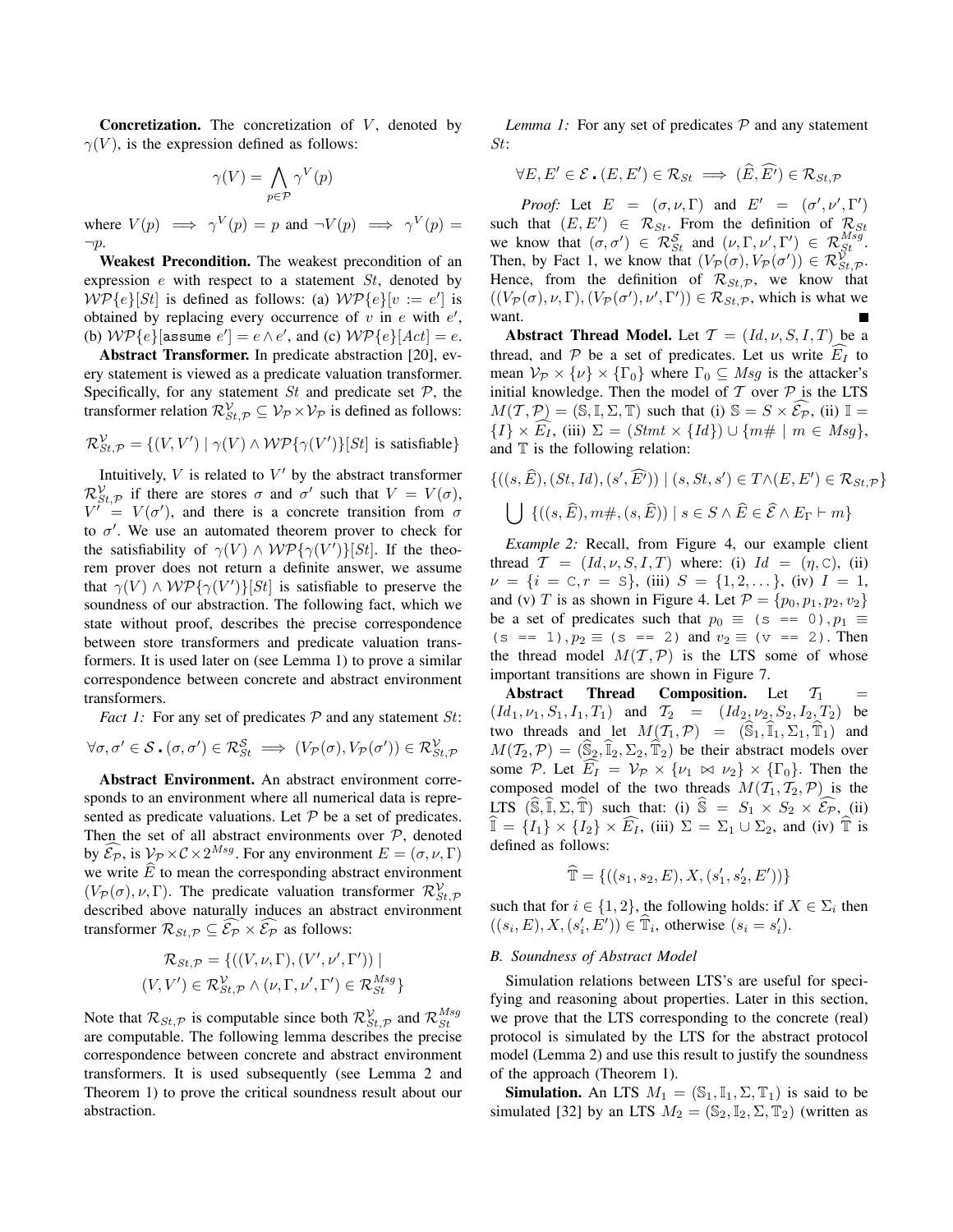$$
(1, \{\neg p_0, \neg p_1, \neg p_2, v_2\}, (\nu, \Gamma_0)) \xrightarrow{(s := 0, Id)} (2, \{p_0, \neg p_1, \neg p_2, v_2\}, (\nu, \Gamma_0))
$$
  

$$
(2, \{p_0, \neg p_1, \neg p_2, v_2\}, (\nu, \Gamma_0)) \xrightarrow{(assume(s == 0), Id)} (A, \{p_0, \neg p_1, \neg p_2, v_2\}, (\nu, \Gamma_0))
$$
  

$$
(A, \{p_0, \neg p_1, \neg p_2, v_2\}, (\nu, \Gamma_0)) \xrightarrow{( \alpha_1, Id)} (B, \{p_0, \neg p_1, \neg p_2, v_2\}, (\nu \bowtie \{n = n_0\}, \Gamma_0))
$$
  

$$
(B, \{p_0, \neg p_1, \neg p_2, v_2\}, (\nu, \Gamma_0)) \xrightarrow{( \alpha_2, Id)} (C, \{p_0, \neg p_1, \neg p_2, v_2\}, (\nu \bowtie \{n = n_0\}, \Gamma_0))
$$

Figure 7. Some sample transitions in the abstract composed model of our example.  $n_0$  is a nonce;  $\alpha_1 \equiv$  new  $n$ ;  $\alpha_2 \equiv$  assume( $v == 2$ ).

 $M_1 \preceq M_2$ ) iff there exists a relation  $R \subseteq \mathbb{S}_1 \times \mathbb{S}_2$  such that the following two conditions hold:

$$
\forall s_1 \in \mathbb{I}_1 \cdot \exists s_2 \in \mathbb{I}_2 \cdot s_1 \; R \; s_2 \qquad (\textbf{INIT})
$$

 $\forall s_1, s'_1 \in \mathbb{S}_1 \forall s_2 \in \mathbb{S}_2 \forall a \in \Sigma \cdot s_1 \mathbb{R} \cdot s_2 \land (s_1, a, s'_1) \in \mathbb{T}_1 \implies$ 

$$
\exists s_2' \in \mathbb{S}_2 . (s_2, a, s_2') \in \mathbb{T}_2 \wedge s_1' R s_2' \qquad (\text{STEP})
$$

*Lemma 2 (Simulation):* Let  $\mathcal{T}_1$  and  $\mathcal{T}_2$  be two threads, and  $P$  be a set of predicates. Then:

$$
M(\mathcal{T}_1,\mathcal{T}_2)\preceq M(\mathcal{T}_1,\mathcal{T}_2,\mathcal{P})
$$

*Proof:* Let  $M(\mathcal{T}_1, \mathcal{T}_2)$  =  $(S, \mathbb{I}, \Sigma, \mathbb{T})$  and  $M(\mathcal{T}_1, \mathcal{T}_2, \mathcal{P}) = (\widehat{\mathbb{S}}, \widehat{\mathbb{I}}, \Sigma, \widehat{\mathbb{T}})$ . Consider the relation  $R \subseteq \mathbb{S} \times \widehat{\mathbb{S}}$  defined as follows:

$$
R = \{ ((s_1, s_2, E), (s_1, s_2, \widehat{E})) \mid (s_1, s_2, E) \in \mathbb{S} \}
$$

We now prove that  $R$  is a simulation relation. For the **INIT** condition, note that:

$$
\forall (s_1, s_2, E) \in \mathbb{I} \cdot (s_1, s_2, \widehat{E}) \in \widehat{\mathbb{I}}
$$

For the **STEP** condition, suppose that  $((s_1, s_2, E), \alpha, (s'_1, s'_2, E')$  $∈$  T. W.l.o.g, suppose that  $((s_1, E), \alpha, (s'_1, E')) \in \mathbb{T}_1$ . Then from Lemma 1 and the definition of  $\mathbb{T}_1$  and  $\widehat{\mathbb{T}}_1$ , we know that  $((s_1, \widehat{E}), \alpha, (s'_1, \widehat{E'})) \in \widehat{\mathbb{T}}_1$ . Hence, from the  $((s_1,\widehat{E}),\alpha,(s_1^{\prime}% ,\widehat{E}),\alpha,(s_2^{\prime},\widehat{E}),\alpha)$  $\in$   $\hat{\mathbb{T}}_1$ . Hence, definition of  $\widehat{\mathbb{T}}$ ,  $((s_1, s_2, \widehat{E}), \alpha, (s'_1, s'_2, \widehat{E'})) \in \mathbb{T}$ , and  $((s'_1, s'_2, E'), (s'_1, s'_2, \widehat{E'})) \in R$ 

*Theorem 1 (Soundness):* Let  $\mathcal{T}_1$  and  $\mathcal{T}_2$  be two threads, and  $P$  be a set of predicates. Then, for any security property  $\varphi$ :

$$
M(\mathcal{T}_1, \mathcal{T}_2, \mathcal{P}) \models \varphi \implies M(\mathcal{T}_1, \mathcal{T}_2) \models \varphi
$$

*Proof:* We prove the contrapositive. Let  $\varphi$  be an authentication or secrecy property. W.l.o.g. let  $CE = \langle q_0, \alpha_1, q_1, \ldots, \alpha_k, q_k \rangle$  be a counterexample to  $M(\mathcal{T}_1, \mathcal{T}_2) \models \varphi$ . Let  $q_i = (s_{i1}, s_{i2}, E_i)$  for  $0 \le i \le k$ . Then, by Lemma 2,  $\langle (s_{01}, s_{02}, \overline{E_0}), \alpha_1, \ldots, \alpha_k, (s_{k1}, s_{k2}, \overline{E_k}) \rangle$  is a counterexample to  $M(\mathcal{T}_1, \mathcal{T}_2, \mathcal{P}) \models \varphi$ .

Note that, in general, simulation preserves all ACTL\* properties [33]. Thus, our abstraction preserves not only safety properties (which includes authentication and secrecy), but also non-safety properties (such as noninterference [34]) which are expressible in ACTL\*.

In the first step of our methodology we extract an abstract model  $M$  of our concrete system using the technique presented in this section. In the second step, we verify the desired security property  $\varphi$  on M via reachability analysis. If  $M \models \varphi$ , then we know that the concrete system satisfies  $\varphi$  as well. In this case, we exit with "System Secure". Otherwise we obtain a counterexample  $CE$  – finite trace of the abstract model  $M$  – and proceed with the remaining steps of counterexample validation and refinement, as described in the next section.

#### IV. COUNTEREXAMPLE VALIDATION AND REFINEMENT

Given a counterexample *CE* on the abstract model, counterexample validation determines whether CE is a real counterexample, i.e., it concretizes to a real attack. This results in one of three possible outcomes:

- 1) If we determine that  $CE$  is a real counterexample, ASPIER exits with "Real Attack" and a concretization of CE exhibiting a real attack.
- 2) If we find that CE does not concretize to any real attack, i.e.,  $CE$  is spurious, we proceed to the refinement phase.
- 3) Finally, if we are unable to determine whether CE concretizes to a real attack or not (this is possible since the counterexample validation problem is undecidable), we exit with "Unknown".

In the refinement phase, we use the spurious CE to update the abstraction information and repeat the CEGAR loop. The main property ensured by the refinement process is that CE does not arise as a counterexample in the refined model. For completeness, we now provide technical details of the counterexample validation and refinement procedures. Readers who are not interested in these details may skip to the next section without loss of continuity.

**Counterexample Validation.** Let the counterexample be a sequence of abstract states  $CE = \langle \hat{q}_0, \alpha_1, \hat{q}_1, \dots, \alpha_k, \hat{q}_k \rangle.$ Let  $\hat{q}_i = (s_i^1, s_i^2, (V_i, \nu_i, \Gamma_i))$  for  $0 \le i \le k$ , and  $\alpha_i = (s_i^1, s_i^2, (V_i, \nu_i, \Gamma_i))$  $(St_i, Id_1)$  for  $1 \leq i \leq k$ .

**Counterexample Validity.** Recall that the concrete model is the LTS  $M(\mathcal{T}_1, \mathcal{T}_2) = (\mathbb{S}, \mathbb{I}, \Sigma, \mathbb{T})$ . For each  $0 \leq i \leq k$ , and each  $\sigma \in \mathcal{S}$ , we say that  $\sigma \models \mathit{CE}(i)$  iff there exists a sequence of concrete states  $q_i, \ldots, q_k$  of  $M(\mathcal{T}_1, \mathcal{T}_2)$ , and a sequence of stores  $\sigma_i, \ldots, \sigma_k$  such that: (i) for  $i \leq j \leq k$ ,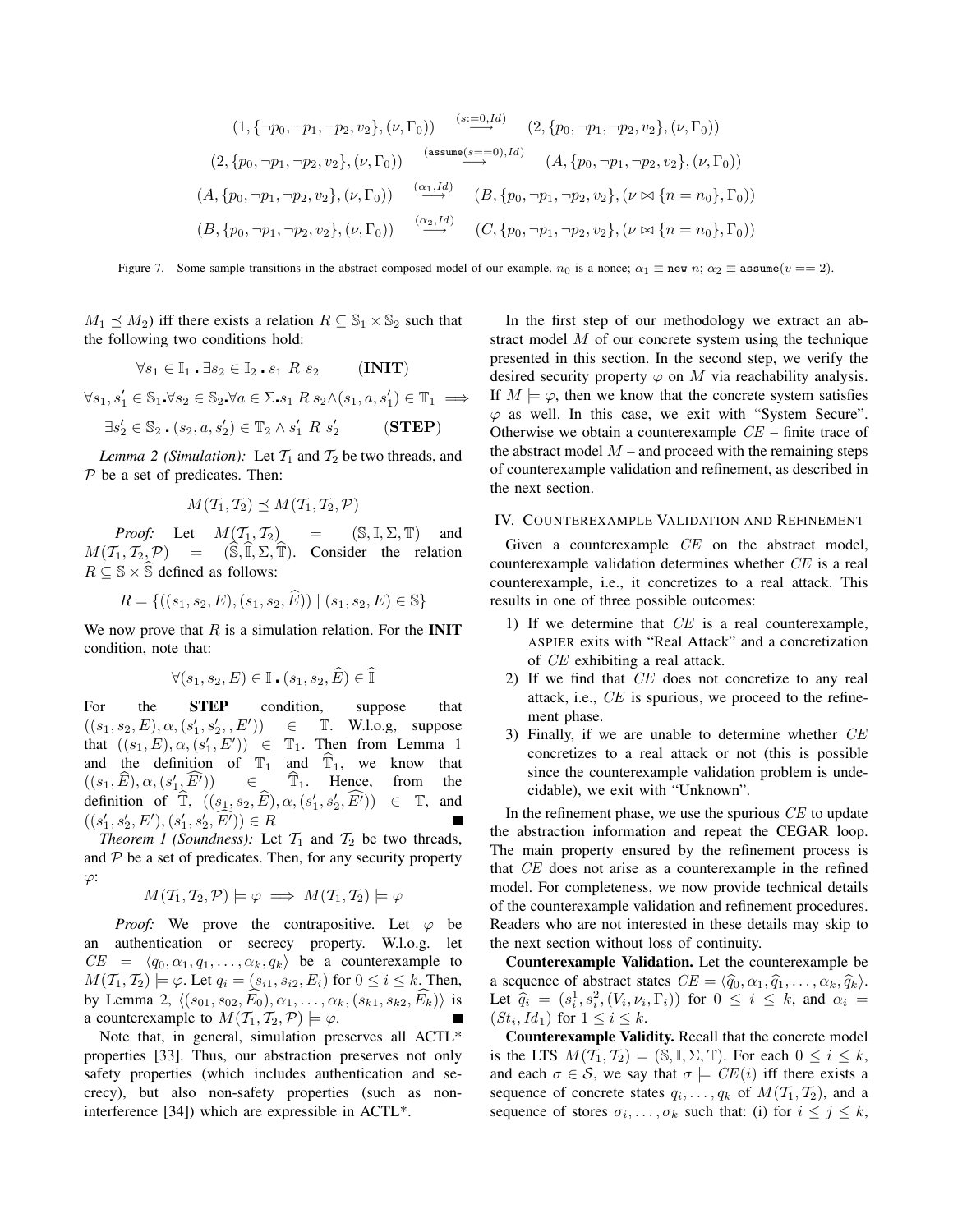$q_j=(s_j^1,s_j^2,(\sigma_j,\nu_j,\Gamma_j)),$  (ii) for  $i\leq j < k,$   $(q_i,\alpha_i,q_{i+1})\in$ T, and (iii)  $\sigma_i = \sigma$ . Intuitively,  $\sigma \models CE(i)$  iff the concrete model  $M(T_1, T_2)$  has a trace corresponding to the suffix  $\widehat{q}_i, \ldots, \widehat{q}_k$  of CE starting with the store  $\sigma$ . Finally, CE is valid iff  $\exists \sigma \in \mathcal{S} \cdot \sigma \models \mathit{CE}(0)$ .

**Checking Validity of** CE**.** The key idea behind checking the validity of CE is to compute, for each  $0 \le i \le k$ , an expression representing all stores  $\sigma$  such that  $\sigma \models \mathit{CE}(i)$ . Such an expression is called a verification condition. Formally, for  $0 \leq i \leq k$ , the verification condition  $VC_i$  is an expression that satisfies the following condition:  $\forall \sigma \in$  $S \cdot \sigma \models \text{CE}(i) \iff \sigma[\text{VC}_i] \neq 0$ . Fortunately, there is an effective procedure for computing verification conditions based on weakest preconditions, as defined below:

$$
V C_k = \texttt{TRUE} \bigwedge V C_i = \mathcal{WP} \{ V C_{i+1} \} [St_{i+1}] \text{ for } 0 \leq i < k
$$

Finally, from our definition of validity above, CE is valid iff  $VC<sub>0</sub>$  is satisfiable. This is decided via an automated theorem prover. If  $VC_0$  is satisfiable, we report CE to be valid. If the theorem prover does not return a definite answer (since the problem is undecidable in general), we also report CE to be valid to preserve the soundness of our approach. If  $VC_0$ is unsatisfiable, then CE is a spurious counterexample, and we proceed with abstraction refinement, as described in the next section.

**Refinement.** We refine our abstraction by changing our set of predicates to  $\mathcal{P}' = \mathcal{P} \cup \{VC_0, \ldots, VC_k\}$ . In other words, we add all the verification conditions computed while validating CE to our set of predicates. We now argue that the abstract model computed with  $\mathcal{P}'$  can never yield a counterexample labeled with the same sequence of actions as CE. Indeed, suppose that we get a new counterexample  $CE' = \langle \hat{q'}_0, \hat{\alpha_1}, \hat{q'}_1, \dots, \hat{\alpha_k}, \hat{q'}_k \rangle$  such that  $\hat{q'}_i = (s_i^1, s_i^2, (V'_i, \nu'_i, \Gamma'_i))$  for  $0 \le i \le k$ .

Since  $VC_0$  is unsatisfiable,  $V'_0(VC_0)$  = FALSE. Using the definition of the predicate valuation transformer  $\mathcal{R}_{St, \mathcal{P}}$ , and the definition of  $VC_i$ , it can be shown that for  $0 \leq i <$  $k.V'_i(VC_i) = V'_{i+1}(VC_{i+1})$ . Therefore  $V'_k(VC_k) =$  FALSE. But note that  $VC_k$  = TRUE. Therefore, from the definition of  $\mathcal{R}_{St,\mathcal{P}}$ , the transition  $(\hat{q}_{k-1}, \alpha_k, \hat{q}_{k})$  is not possible, which is a contradiction.

**Soundness and Completeness.** The soundness and completeness of our approach (modulo the correctness of the library routine SSMs used) is summarized as follows:

- 1) If our approach reports that a protocol  $Q$  satisfies a property  $\varphi$  under a configuration Conf, then  $Q$  is indeed satisfies  $\varphi$  under *Conf*.
- 2) If our approach reports an attack on a protocol and the theorem prover gave a definite answer during the counterexample validation step, then it is a real attack on the protocol.
- 3) Our approach is incomplete in general, i.e. it may not terminate. This is acceptable since the overall problem is undecidable.

#### V. TOOL IMPLEMENTATION

We implemented ASPIER by extending the COPPER [29] tool. The input to ASPIER consists of: (i) the source code for the implementation of a protocol  $Q$ , (ii) the authentication or secrecy property  $\varphi$  to be verified, (iii) a configuration Conf of  $Q$ , and (iv) a mapping  $\kappa$  from cryptographic libraries to finite state machine labeled with actions.

The output of ASPIER is either (i) "System Secure" – indicating that  $\varphi$  holds for  $\mathcal Q$  under  $Conf$ , (ii) "Real Attack" – indicating the existence of an attack, or (iii) "Unknown" – indicating that ASPIER could not arrive at either of the previous two conclusions. In the case of a "Real Attack", ASPIER also emits a trace that exhibits a possible attack on Q under Conf that leads to a violation of  $\varphi$ . We now discuss the implementation of each step of our framework, highlighting specific augmentations to COPPER involved.

**Thread Construction.** The threads are obtained from the source code by constructing the control flow graph, replacing every cryptographic library call l with the state machine  $\kappa(l)$ , and instantiating the input parameters of the different roles. To implement this step, we augmented COPPER's machinery for representing and inlining library routine SSMs so that the transitions in these SSMs are labeled with cryptographic terms instead of uninterpreted symbols.

**Abstraction.** The abstract model is then computed by using the definitions and concepts for constructing abstract thread composition presented in Section III. The key change to COPPER required in this step was the combination of the two abstract transformers –  $\mathcal{R}^{\hat{\mathcal{V}}}_{St,\mathcal{P}}$  and  $\mathcal{R}^{Msg}_{St}$ . As originally implemented in COPPER, the Simplify theorem prover is used to compute  $\mathcal{R}_{St,\mathcal{P}}^{\mathcal{V}}$ . To compute  $\mathcal{R}_{St}^{Msg}$ , we implemented and experimented with two decision procedures for message derivation. The first decision procedure (called **Simplify**) works by: (a) formalizing the attacker model as a logical theory, (b) reducing the message derivation problem to a validity problem in this theory, and (c) checking validity using Simplify.

The second decision procedure (called **Decons-Cons**) is based on the idea that message derivation can be decided via deconstruction followed by construction [27]. In essence, to decide if  $\Gamma \vdash m$ , we first compute the set of all terms that can be derived from Γ ′ using the second and sixth rules in Figure 5. Next, we compute the set of all terms Γ ′′ that can be derived from Γ ′ using the remaining rules in Figure 5. Finally,  $\Gamma \vdash m \iff m \in \Gamma''$ . Note that **Decons-Cons** is a valid decision procedure for ASPIER since we only use atomic keys. Experimental results comparing between **Simplify** and **Decons-Cons** are presented in Section VI. For simplicity, our technical presentation of predicate abstraction was based on a global set of predicates. In practice, ASPIER inherits COPPER's use of *predicate localization* [35] for efficiency, i.e., it employs different sets of predicates at different CFG nodes.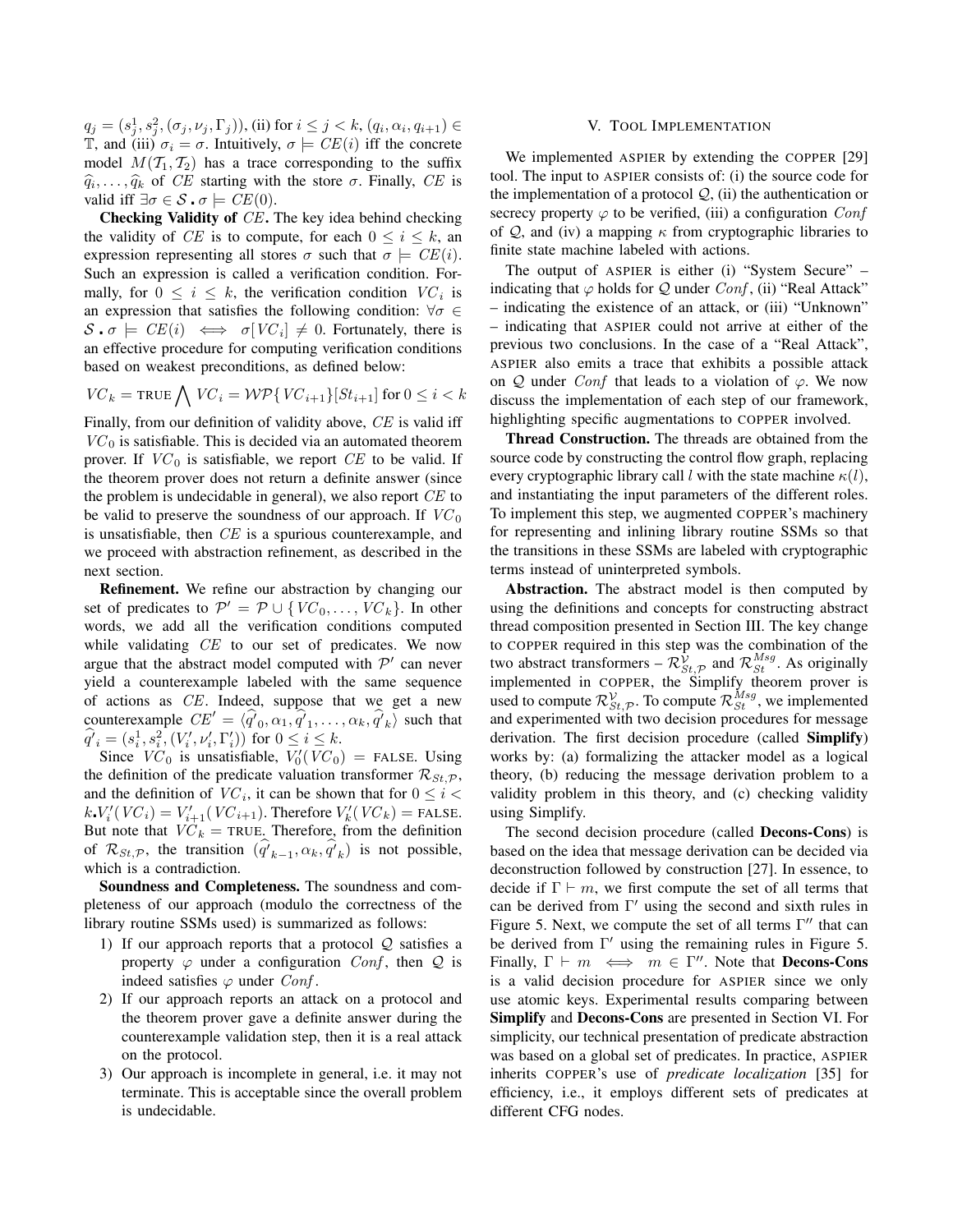**Verification.** Verification is performed via explicit state reachability analysis. Recall that a connection topology is a function mapping each client session  $C$  to the server with which  $C$  initiates a connection. A key aspect of ASPIER, compared to COPPER, is that each possible connection topology (modulo a simple symmetry reduction) is verified separately, thereby trading off time for space. This technique is motivated by the observation that different connection topologies yield fairly disjoint statespaces. For example, the statespace of a system where the first client session connects with the first server session is quite different from the one where the first client session connects with the attacker. Thus, independent exploration of different parameter instantiations is not penalized heavily by redundant work. As our experimental results indicate, this strategy appears to be a good foil to the statespace explosion problem in practice. We believe that symbolic reachability algorithms – used by tools like OFMC [28] – have the potential of making this verification step even more efficient.

**Counterexample Validation and Refinement.** These two steps in ASPIER augment the corresponding COPPER stages with protocol specific concepts. In particular, these changes are driven by the fact that transitions in the library routine SSMs, and abstract models, are labeled by cryptographic terms instead of uninterpreted symbols. A few points are worth noting here. First, our counterexample validation procedure is based on weakest preconditions. However, counterexample validation based on strongest post-conditions [36] are also relevant. Second, instead of adding the verification conditions themselves as predicates, we add predicates derived from the "UNSAT core", i.e., the smallest reason for the unsatisfiability of  $VC_0$ . Finally, our abstraction refinement approach is also based on weakest preconditions. There are other abstraction refinement techniques, such as those based on interpolants [37], which are also applicable.

# VI. OPENSSL CASE STUDY

We experimented with the OpenSSL 0.9.6c implementation of the SSL handshake using a 2.4 GHz machine with 4 GB of RAM.

**Benchmarks.** We obtained our benchmarks by:

- 1) Extracting parts of OpenSSL that deal with the core handshake implementation. These were files named s3 clnt.c and s3 srvr.c for the client and server respectively.
- 2) Manually eliding code fragments that deal with logging, reconnection, etc., while retaining code that implements a first time handshake. The final preprocessed C files that we analyzed consisted of about 1200 LOC for each server and each client.
- 3) Manually creating SSMs for each library routine called by the top-level functions – ssl3\_accept for the server and ssl3\_connect for the client. We derived

the behavior of each such routine via manual code and document inspection, and created SSMs that soundly abstract the behavior of their corresponding routines.

**Task 1. Detecting Version-Rollback Attack.** We confirmed the "version-rollback" attack in OpenSSL when it allows version negotiation during handshake. Since the version is not adequately integrity protected, the attacker forces a client and a server to use SSL 2.0 even when both intend to use SSL 3.0. Let *OpenSSL23* be the OpenSSL allowing version negotiation, and *OpenSSL3* be the OpenSSL hardwired to version 3.0. We validated – for configurations of up to 2 servers and 2 clients – that version-rollback is absent with either *OpenSSL3* clients or servers. This is because integrity protection of the version by even one party prevents versionrollback. We also confirmed – for configurations of up to 2 servers and 2 clients – that when both roles implement *OpenSSL23*, version-rollback exists.

Our results are tabulated in Figure 8. For configurations with one server and one client, the cases without rollback completed very quickly, while the cases with rollback required more time and memory. This is because, for these configurations, the abstract statespaces were quite small (in the order of a few thousand) and hence verification required less resources than abstraction refinement.

For configurations with two servers and two clients, the situation was just the reverse. In these cases, the abstract statespaces were much larger (in the order of millions), and hence verification completely swamped out abstraction refinement. Moreover, for the cases without rollback, all 25 parameter instantiations had to be verified. In contrast, for the cases with rollback, the very first parameter instantiation lead to the discovery of an attack, and hence to the termination of the verification procedure. Finally, it is noteworthy that as the number of *OpenSSL23* roles increase, so does the resource consumption. This is because *OpenSSL23* roles enable more behavior (since they allow version negotiation) and hence lead to larger statespace. The obvious exception to this trend is when all roles are *OpenSSL3*, as explained above. Finally, verifying absence of client rollback requires more time and memory since the corresponding authentication property involves a longer sequence of events, and hence entails a deeper search.

**Task 2. Verifying OpenSSL3.** In the second task we verified, for configurations of up to three servers and three clients, the following three security properties: (i) **AuthSrvr** – the protocol ensures that every server is always correctly authenticated to a client, (ii) **AuthClnt** – the protocol ensures that every client is always correctly authenticated to a server, and (iii) **Secrecy** – the protocol ensures that a client's secret can never be derived by the attacker.

As in the previous task, due to symmetry, it sufficed to verify **AuthSrvr** only for the first server, and **AuthClnt** and **Secrecy** only for the first client. Also, each property was verified independently for every possible instantiation of the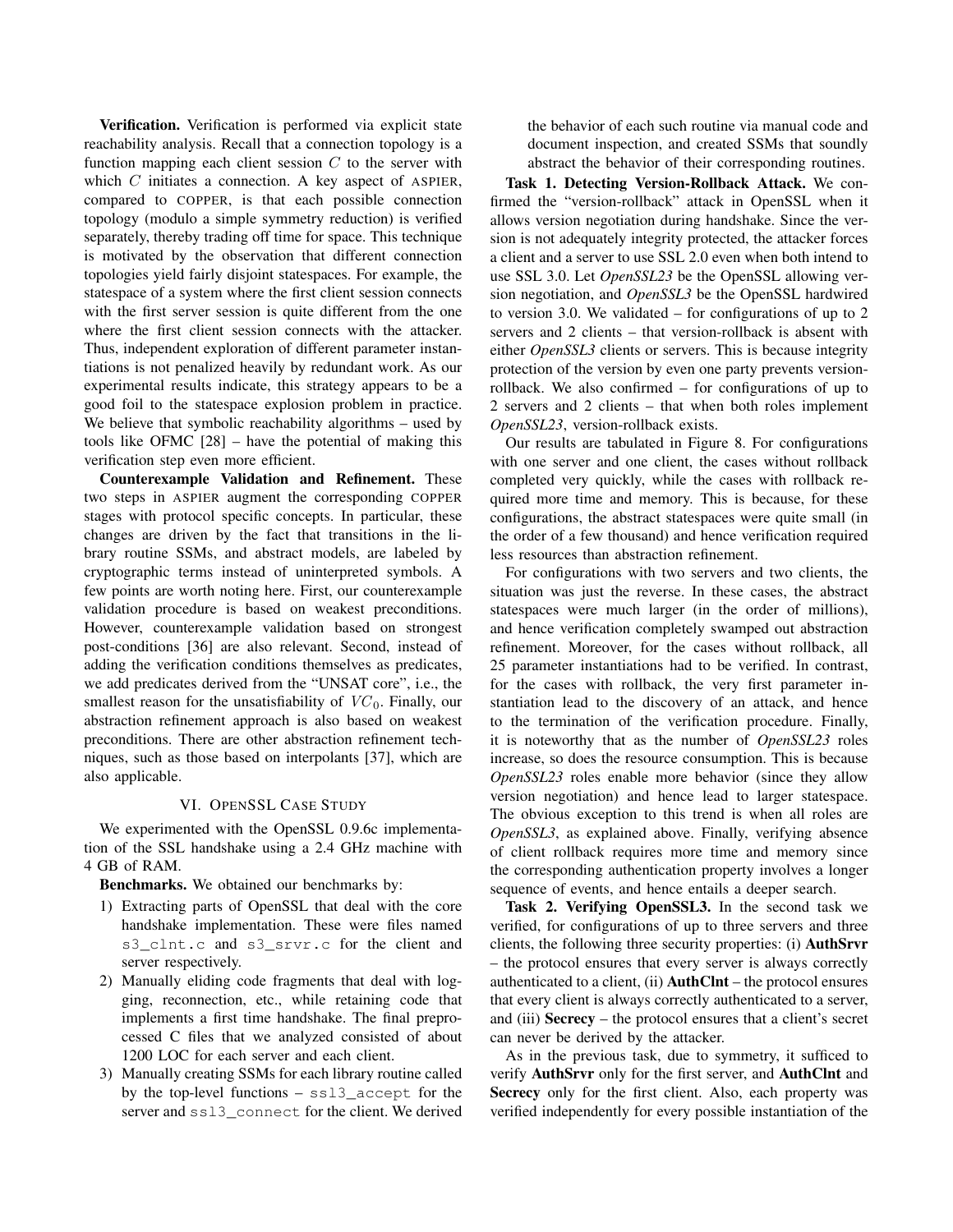| <b>Server</b> | <b>Client</b> | <b>Server-Rollback</b> |      |        |       |      | Client-Rollback |      |        |                        |      |
|---------------|---------------|------------------------|------|--------|-------|------|-----------------|------|--------|------------------------|------|
|               |               | <b>Present</b>         | Inst | T1     | T2    | Mem  | Present         | Inst | T1     | $\overline{\text{T2}}$ | Mem  |
| $1-SSL3$      | 1-SSL3        | No                     | 4    | 4.8    | 4.5   | 18.8 | No              | 4    | 5.8    | 5.1                    | 18.8 |
| 1-SSL3        | $-SSL23$      | N <sub>0</sub>         | 4    | 5.2    | 4.7   | 18.9 | No              |      | 6.2    | 5.3                    | 19.2 |
| $1-SSL23$     | 1-SSL3        | No                     | 4    | 6.0    | 5.2   | 19.7 | No              |      | 7.3    | 6.0                    | 19.7 |
| $1-SSL23$     | -SSL23        | Yes                    | 4    | 79.9   | 77.8  | 37.7 | Yes             | 4    | 79.3   | 78.7                   | 34.0 |
| $2-SSL3$      | $2-SSL3$      | No                     | 25   | 72749  | 35893 | 415  | No              | 25   | 99224  | 50165                  | 437  |
| $2-SSL3$      | 2-SSL23       | No                     | 25   | 96740  | 49868 | 520  | No              | 25   | 134869 | 111530                 | 632  |
| $2-SSL23$     | $2-SSL3$      | No                     | 25   | 171308 | 86373 | 966  | No              | 25   | 258459 | 162185                 | 1294 |
| $2-SSL23$     | 2-SSL23       | Yes                    |      | 5292   | 2719  | 136  | Yes             |      | 4249   | 2711                   | 139  |

Figure 8. Experimental results for "version-rollback" attack. n-SSL3 = n OpenSSL3 clients/servers; n-SSL23 = n OpenSSL23 clients/servers; **Present** = whether rollback was detected; **Inst** = no. of parameter instantiations; **T1** = time (in seconds) with **Simplify** for message derivation; **T2** = time (in seconds) with **Decons-Cons** for message derivation; **Mem** = memory requirement (in MB) with **Decons-Cons** for message derivation; memory requirement with **Simplify** was slightly higher.

| C# | S# | AuthSrvr  |             |     |             | AuthClnt    |      | <b>Secrecy</b> |        |     |  |
|----|----|-----------|-------------|-----|-------------|-------------|------|----------------|--------|-----|--|
|    |    | Inst      | <b>Time</b> | Mem | Inst        | <b>Time</b> | Mem  | Inst           | Time   | Mem |  |
| ∸  | ∼  | رے        | 34987       | 410 | 25          | 48539       | 434  | 25             | 43936  | 424 |  |
|    |    | 225<br>__ | 226953      | 625 | つつら<br>44 L | 499535      | 1583 | 225            | 399279 | 132 |  |

Figure 9. Experimental results for different configurations of OpenSSL3 servers and clients. **C#** = no. of clients; **S#** = no. of servers; **Inst** = no. of parameter instantiations; **Time** = time (in seconds) with **Decons-Cons** for message derivation; **Mem** = memory requirement (in MB).

input parameters (modulo symmetry) of the client roles. We started each experiment with an initial set of predicates, derived manually from the branch conditions in the C code and the property being verified. We believe that, eventually, these predicates would be inferred by the abstraction refinement process. Therefore, starting with them simply speeds up the verification. The selected initial predicates sufficed to prove the security properties of interest. Figure 9 summarizes our results. Once again, verifying **AuthClnt** requires more time and memory than **AuthSrvr** since it involves a longer sequence of events, and hence entails a deeper search. Verifying **Secrecy** takes more time than **AuthSrvr** but less time than **AuthClnt**.

### VII. RELATED WORK

We summarize below some complementary approaches reported in recent work. Goubault-Larrecq and Parrennes [38] use Horn clauses to represent the intruder deduction relation, and a model derived from C protocol implementations via inter-procedural analysis. Secrecy properties are expressed as satisfiability problems for a set of Horn clauses. The method is applied to the Needham-Schroeder protocol, where Horn clauses are constructed for one role; clauses for other roles are supplied via an external trust model. They handle secrecy, but not authentication.

Bhargavan et al. [39] develop a method, and tool, for establishing security properties of protocols written in F# by translating it into the *applied* π*-calculus* and using PROVERIF [40], an automated tool, for verifying the resulting translation. They incorporate a symbolic attacker, and in recent work [41], extend this approach to the computational model. Their security results hold for an unbounded number of concurrent sessions. Their approach does not apply to C code. In contrast, we verify C implementations with bounded sessions using CEGAR. In a related effort, Bengtson et al. use a type system to verify authentication properties of protocols written in F# [42].

Udrea et al. [43] develop PISTACHIO, a static analysis tool for checking that implementations of protocols such as SSH conform to rule-based specifications capturing the protocol description in the RFC. They identify several bugs in protocol implementations. They focus on ensuring that the implementation conforms to the RFC specification and do not explicitly model an attacker.

A number of projects [23], [35] have explored CEGAR for verifying software correctness. Software model checking tools [44], [45], [46] have also been used to verify network protocol implementations. However, our work is distinguished by the inclusion of an explicit attacker model.

# VIII. CONCLUSION AND FUTURE WORK

The ASPIER framework described in this paper makes progress towards automated analysis of security protocol implementations. We identify three areas for future work: (a) improved support for a richer class of C features, such as pointers and bit-wise operations; (b) discharging the control flow integrity assumption; and (c) justifying the soundness of library routine specifications. To this end, we plan to leverage progress in integrating pointer analysis [23] and bitwise semantics [47] with software model checkers, runtime enforcement of control flow integrity [30], and analysis of cryptographic libraries [48].

#### **REFERENCES**

- [1] A. O. Freier, P. Karlton, and P. C. Kocher, "The SSL protocol version 3.0," 1996, Internet Draft.
- [2] T. Dierks and C. Allen, "The TLS protocol version 1.0," 1999, RFC 2246.
- [3] J. Kohl and B. Neuman, "The Kerberos network authentication service (version 5)," IETF RFC 1510, 1993.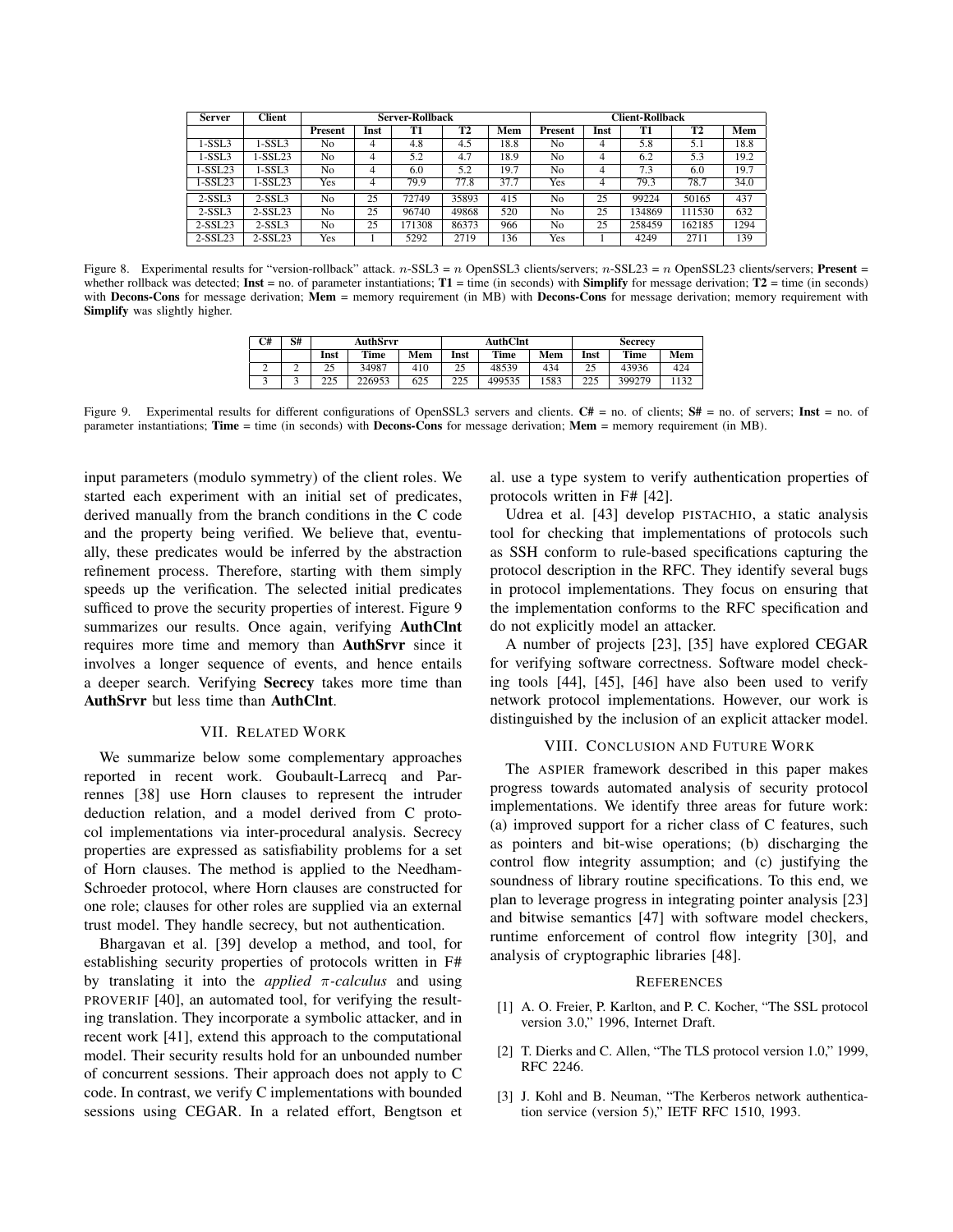- [4] S. Kent and R. Atkinson, "Security architecture for the internet protocol," 1998, RFC 2401.
- [5] "IEEE Standard 802.11-1999. Local and metropolitan area networks - specific requirements - part 11: Wireless LAN Medium Access Control and Physical Layer specifications." 2004.
- [6] G. Lowe, "Some new attacks upon security protocols," in *Proceedings of the 9th IEEE Computer Security Foundations Workshop (CSFW '96)*, 1996, pp. 162–169.
- [7] C. Meadows, "Analysis of the Internet Key Exchange protocol using the NRL Protocol Analyzer," in *Proceedings of the IEEE Symposium on Security and Privacy*, 1998, pp. 216– 231.
- [8] C. He and J. C. Mitchell, "Security analysis and improvements for IEEE 802.11i." in *Proceedings of the 12th Annual Network and Distributed System Security Symposium (NDSS '05)*, 2005.
- [9] C. Meadows and D. Pavlovic, "Deriving, attacking and defending the GDOI protocol." in *Proceedings of the 9th European Symposium on Research in Computer Security (ESORICS '04)*, 2004, pp. 53–72.
- [10] I. Cervesato, A. Jaggard, A. Scedrov, J.-K. Tsay, and C. Walstad, "Breaking and fixing public-key kerberos," in *Proceedings of the 11-th Annual Asian Computing Science Conference*, 2006.
- [11] M. Abadi and A. Gordon, "A calculus for cryptographic protocols: the spi calculus," *Information and Computation*, 1999.
- [12] M. Abadi and C. Fournet, "Mobile values, new names, and secure communication," in *Proceedings of the 28th ACM SIGPLAN-SIGACT Symposium on Principles of Programming Langauges (POPL '01)*, 2001, pp. 104–115.
- [13] P. D. Lincoln, J. C. Mitchell, M. Mitchell, and A. Scedrov, "Probabilistic Polynomial-Time Equivalence and Security Protocols," in *Formal Methods World Congress, vol. I*, no. 1708, 1999.
- [14] C. Meadows, "The NRL protocol analyzer: An overview," *Journal of Logic Programming*, vol. 26, no. 2, 1996.
- [15] D. Song, "Athena: a New Efficient Automatic Checker for Security Protocol Analysis," in *Proceedings of the 12th IEEE Computer Security Foundations Workshop (CSFW '99)*, 1999, pp. 192–202.
- [16] L. Paulson, "Proving Properties of Security Protocols by Induction," in *Proceedings of the 10th IEEE Computer Security Foundations Workshop (CSFW '97)*, 1997, pp. 70–83.
- [17] J. C. Mitchell, M. Mitchell, and U. Stern, "Automated analysis" of cryptographic protocols using Mur-phi." in *Proceedings of the IEEE Symposium on Security and Privacy*, pp. 141–151.
- [18] P. Ryan, S. Schneider, M. Goldsmith, G. Lowe, and B. Roscoe, *Modelling and Analysis of Security Protocols*. Addison-Wesley, 2001.
- [19] A. Datta, A. Derek, J. C. Mitchell, and A. Roy, "Protocol Composition Logic (PCL)," *Electronic Notes in Theoretical Computer Science*, pp. 311–358, 2007.
- [20] S. Graf and H. Saïdi, "Construction of Abstract State Graphs with PVS," in *Proceedings of the 9th International Conference on Computer Aided Verification (CAV '97)*, vol. 1254. Springer-Verlag, 1997, pp. 72–83.
- [21] E. M. Clarke, O. Grumberg, and D. Peled, *Model Checking*. MIT Press, 2000.
- [22] E. M. Clarke, O. Grumberg, S. Jha, Y. Lu, and H. Veith, "Counterexample-Guided Abstraction Refinement," in *Proceedings of the 12th International Conference on Computer Aided Verification (CAV '00)*, vol. 1855. Springer-Verlag, 2000, pp. 154–169.
- [23] T. Ball and S. K. Rajamani, "Automatically Validating Temporal Safety Properties of Interfaces," in *Proceedings of the 8th International SPIN Workshop on Model Checking of Software (SPIN '01)*, vol. 2057. Springer-Verlag, 2001, pp. 103–122.
- [24] "OpenSSL website," http://www.openssl.org.
- [25] R. Needham and M. Schroeder, "Using encryption for authentication in large networks of computers," *Communications of the ACM*, vol. 21, no. 12, pp. 993–999, 1978.
- [26] D. Dolev and A. Yao, "On the security of public-key protocols," *IEEE Transactions on Information Theory*, vol. 2, no. 29, 1983.
- [27] M. Rusinowitch and M. Turuani, "Protocol Insecurity with Finite Number of Sessions is NP-Complete," in *Proceedings of the 14th IEEE Computer Security Foundations Workshop (CSFW '01)*, 2001, pp. 174–.
- [28] D. A. Basin, S. Mödersheim, and L. Viganò, "OFMC: A symbolic model checker for security protocols," *Int. J. Inf. Sec.*, vol. 4, no. 3, pp. 181–208, 2005.
- [29] S. Chaki, J. Ivers, N. Sharygina, and K. Wallnau, "The ComFoRT Reasoning Framework," in *Proceedings of the 17th International Conference on Computer Aided Verification (CAV '05)*, vol. 3576. Springer-Verlag, 2005, pp. 164–169.
- [30] M. Abadi, M. Budiu, Ú. Erlingsson, and J. Ligatti, "Controlflow Integrity," in *Proceedings of the ACM Conference on Computer and Communications Security*, 2005, pp. 340–353.
- [31] D. Wagner, J. S. Foster, E. A. Brewer, and A. Aiken, "A First Step Towards Automated Detection of Buffer Overrun Vulnerabilities," in *Proceedings of the 7th Annual Network and Distributed System Security Symposium (NDSS '00)*. Internet Society, 2000.
- [32] R. Milner, *Communication and Concurrency*. Prentice-Hall International, 1989.
- [33] E. Clarke, O. Grumberg, and D. Long, "Model Checking and Abstraction," in *Proceedings of the 19th ACM SIGPLAN-SIGACT Symposium on Principles of Programming Languages (POPL '92)*. Association for Computing Machinery, 1992, pp. 342–354.